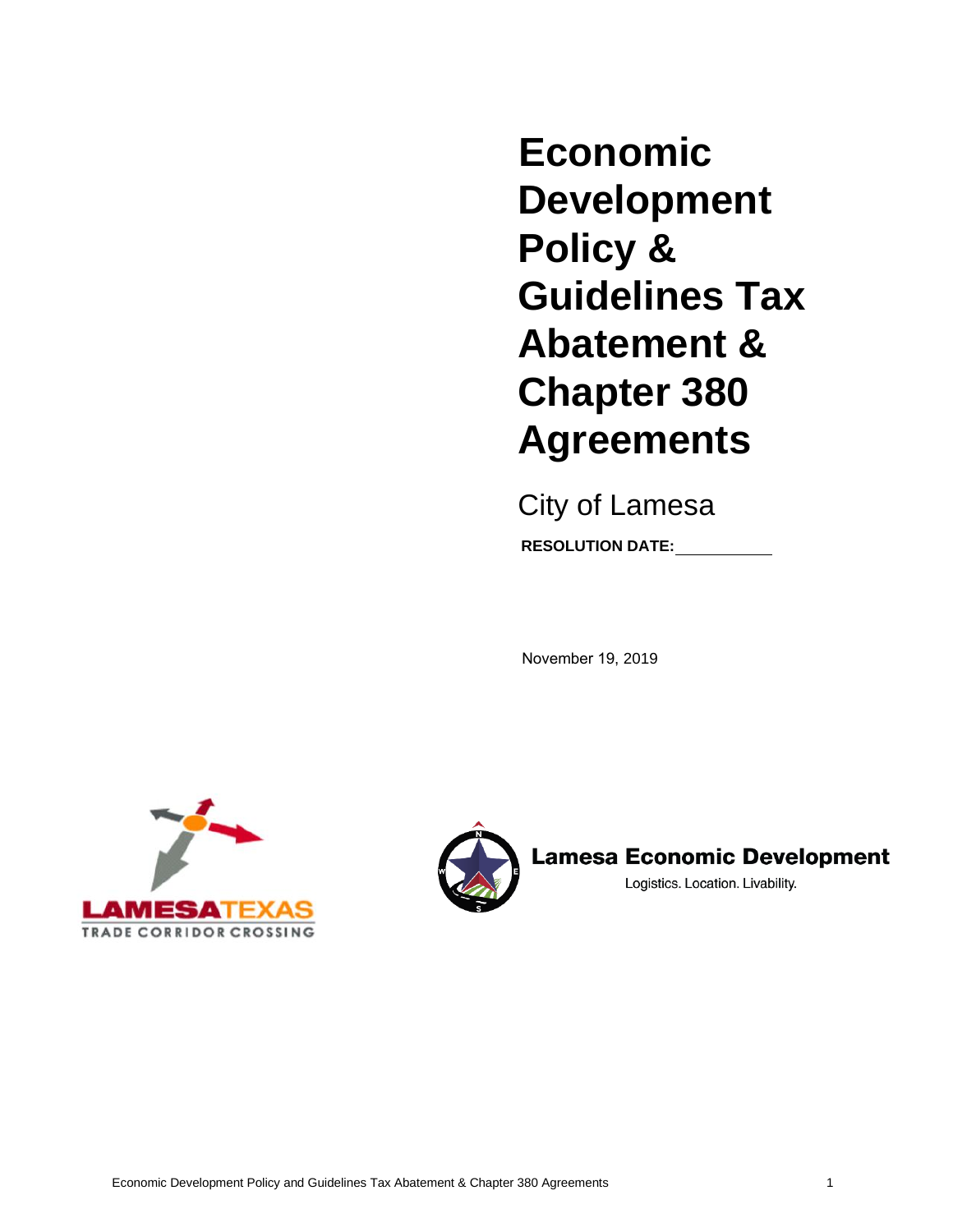# **Table of Contents**

| <b>Tax Abatements</b><br>380 Agreements |  |
|-----------------------------------------|--|
|                                         |  |

# **LIST OF APPENDICES**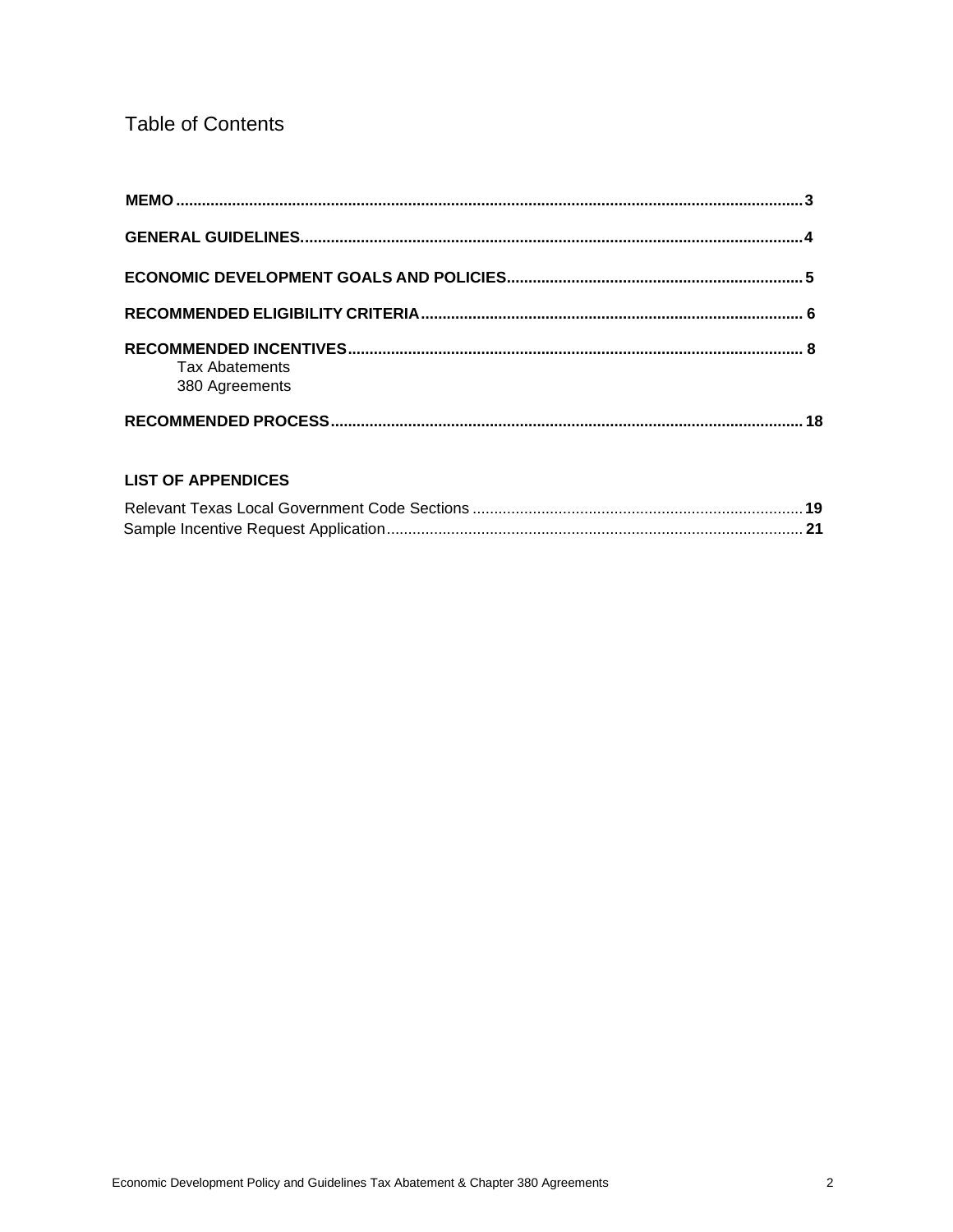# <span id="page-2-0"></span>MEMO

The following report is Lamesa Economic Development's recommendations regarding the City's economic development policy and guidelines. This report is based on the following: Lamesa's 2016 Economic Development Strategic Plan, review and analysis of economic development practices by other regional communities closely comparable to that of Lamesa, Texas Local Government Code, Texas Government Code, Texas Property Tax Code, 2015 State of Texas Economic Development Handbook, and review and analysis of economic development guidelines.

- 1) The finalized report will need to be approved/adopted by the City Council.
- 2) The recommendations for economic development incentive guidelines in this report is that it must be adhered to by the City Manager, the City Council, and the City's Economic Development Corporation (LEDC Type A/ and/or LEAP Type B Board).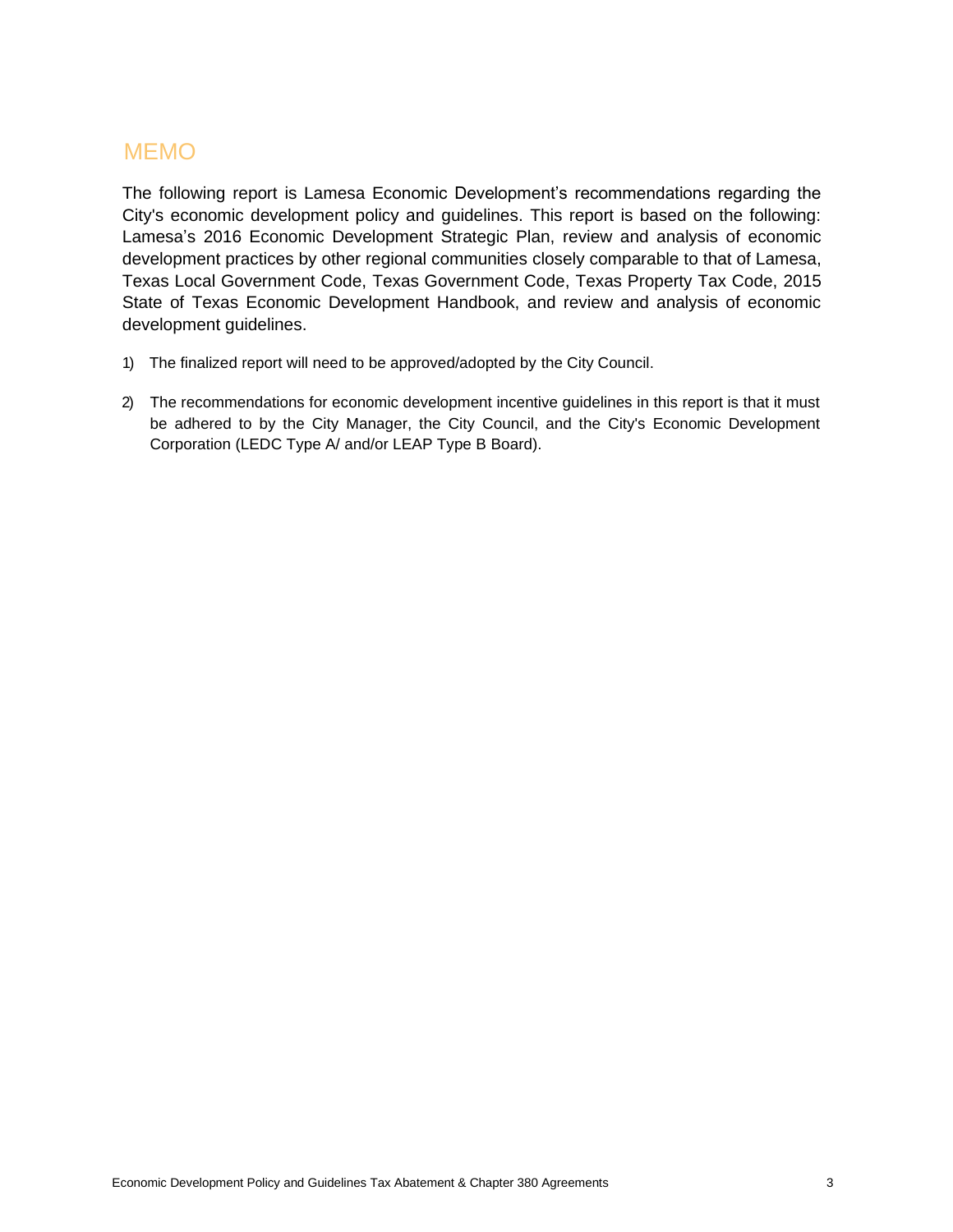# GENERAL GUIDELINES

#### <span id="page-3-0"></span>**I. Criteria for Economic Development Incentives**

A. Must be reasonably expected to increase the appraised value of the property in the amount specified in the agreement after the period of abatement has expired.

B. Project does not have any negative environmental impacts on the community (e.g.; significant pollution, excessive water usage or hazardous waste).

C. The degree to which the specified project meets the purposes and objectives of the City, the relative impact of the project will be used to determine the total value and duration of the incentives, tax abatement or tax grant provided to any applicant. In compliance with state law no abatement will be for more than a maximum of 10 years in duration.

## **II. Objective Criteria**

In order for the Chapter 380 Assistance Application to be considered, the following must be addressed in written format by the applicant using "Chapter 380 Assistance Application" attached to this policy:

## **III. Subjective Criteria**

In addition to the objective criteria for which specific values can be assigned, several additional considerations must be evaluated. Using "Chapter 380 Assistance Application" attached to this policy as Exhibit B, the applicant must respond to the following in written narrative format, with backup documentation:

- A. Explain the types and values of public improvements, if any, which will be made by the applicant.
- B. Explain to what extent the project will complement existing businesses.
- C. If the project poses any negative operational, visual/image, style impacts or additional noise, etc., provide details.
- D. Provide information including at least three years financial and operating history of the company, three years of financial information of all principal owners, majority members, stockholders, partners and officers, and an up-to-date business plan.
- E. The applicant must commit to a definite construction/completion schedule for the project and to define exactly what will be built (i.e.; what will be on the tax roll and when).
- F. State in the application whether the project is a franchise, expansion, or relocation/ consolidation from elsewhere.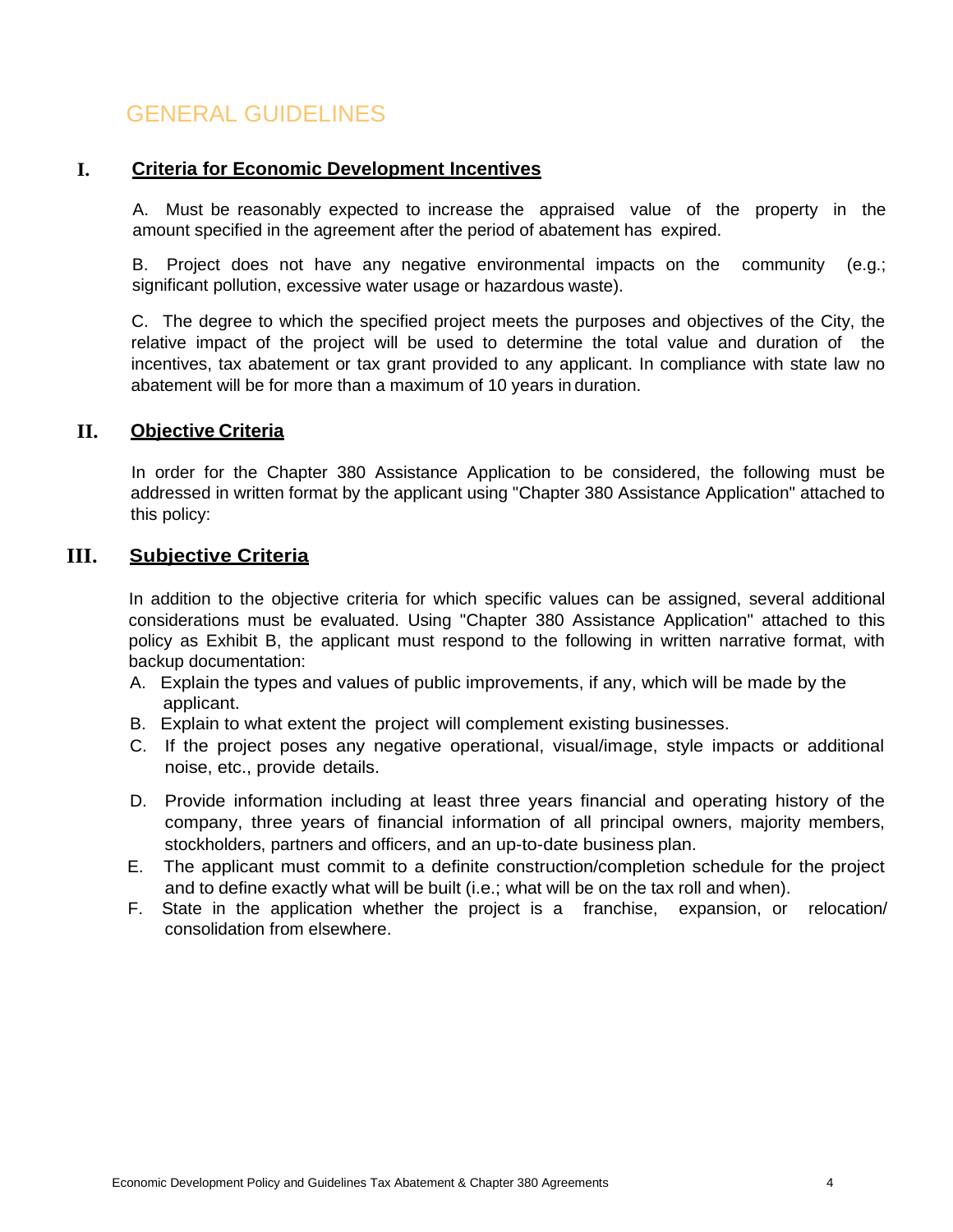# <span id="page-4-0"></span>ECONOMIC DEVELOPMENT GOALS AND POLICIES

#### *Increase property and sales tax revenue to provide a higher quality of life and services for Lamesa's residents and businesses.*

As the City wants to attract higher quality residential developments and ancillary service providers, it is recommended that the City combine its efforts to include a larger variety of projects as allowed by the State Law

## *Encourage development of retail and commercial type developments along areas that complement the diverse industries located within the city of Lamesa and surrounding region.*

It is recommended that retail and commercial projects/developments locating in the downtown area and along the Highway 87/137/180 corridors (within the city limits) should be the only projects/developments considered eligible for Chapter 380 economic development incentives in the City of Lamesa. This will incentivize developments and begin creating a critical mass of investment in the areas identified by the City for desirable growth and will encourage property owners in close proximity of the Highway 87/137/180 corridors to request voluntary annexation.

*Increase quality residential developments in the City and its ETJ to fulfill the lack of housing availability to accommodate the current and future growth due to the increase in renewable energy sectors and other industrial and logistic businesses in surrounding cities.*

It is recommended that the City create a residential incentive program to encourage a higher quality residential product in the City that can potentially draw from its surrounding areas.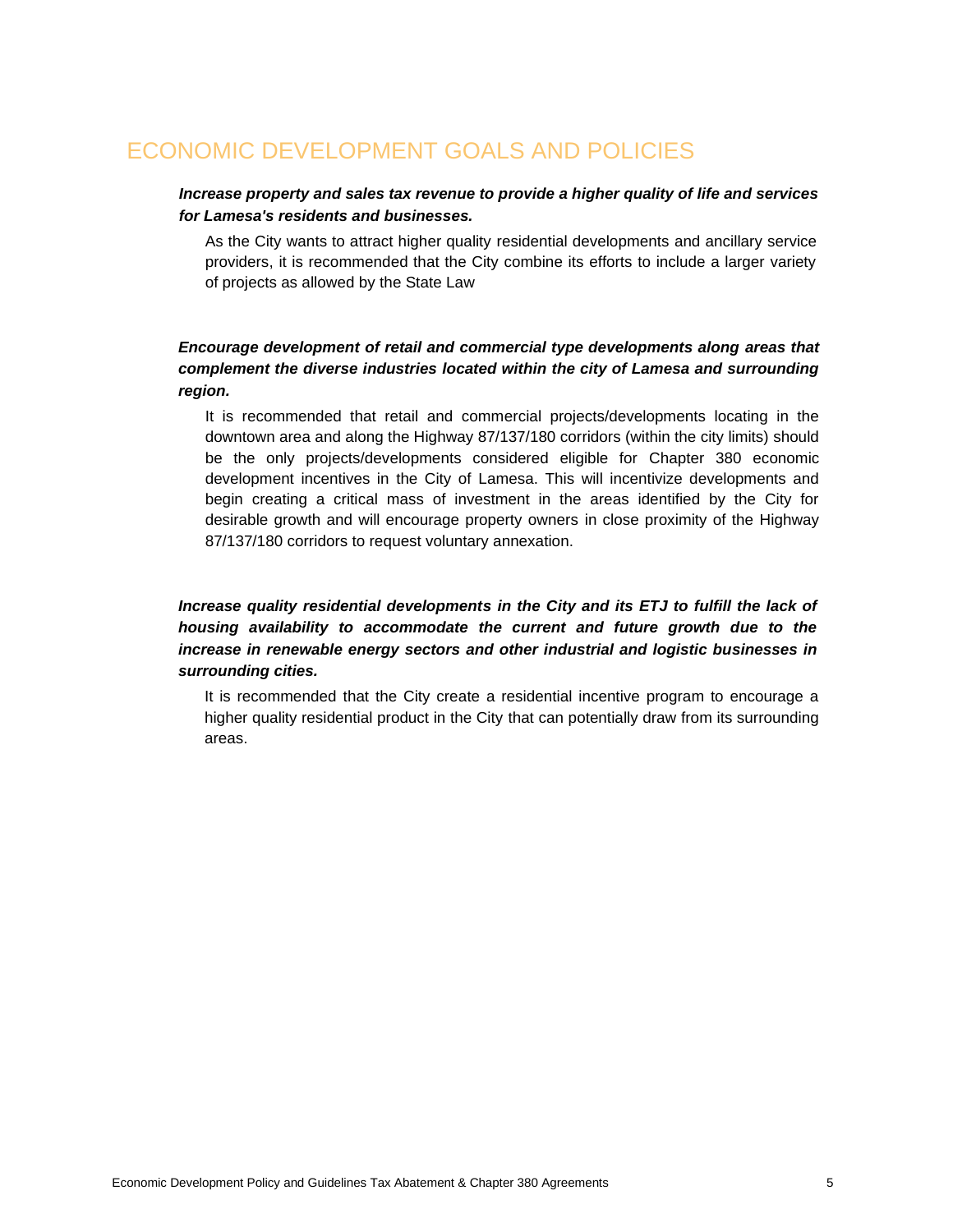# <span id="page-5-0"></span>RECOMMENDED ELIGIBILITY CRITERIA

## **RETAIL/COMMERCIAL PROJECTS/DEVELOPMENTS**

Retail/commercial projects/developments that invest \$750,000 or more shall be eligible for economic development incentives from the City of Lamesa. Investments of \$750,000 - \$999,000 cannot include the cost of land acquisition. Investments of \$1,000,000 or greater can include cost of land acquisition.

The City shall consider an incentive package for a project/development on a case-by-case basis. In determining whether to offer an incentive, the project should demonstrate three or more of the following benefits for the City:

- Amount of increase in the City's sales tax revenue.
- Amount of increase in the City's Ad Valorem tax revenue or overall appraised valuation.
- An increase in employment in the City of Lamesa.
- An increase in the City of Lamesa overall quality of life that will promote economic development.
- Improvements to the City's streets, drainage, water, and/or wastewater infrastructure that will facilitate economic growth in the City.

If the project/development has a direct, positive effect on the items discussed in the guidelines above, the Economic Development Board(s) and/or the City Council shall evaluate each project/development on the following criteria, to determine the level of City investment, if any:

- Total capital investment in the project including acquisitions, site improvements, building cost, and equipment;
- Number, type, quality, and wage level of jobs created;
- Other site-specific issues which may have ancillary benefits to the City of Lamesa;
- Grants/loans provided by other local, regional, or economic development entities;
- The economic and financial feasibility of the project/development, including the financial strength and viability of the applicant;
- Other factors deemed relevant by the Economic Development Board(s) and/or the City Council of Lamesa.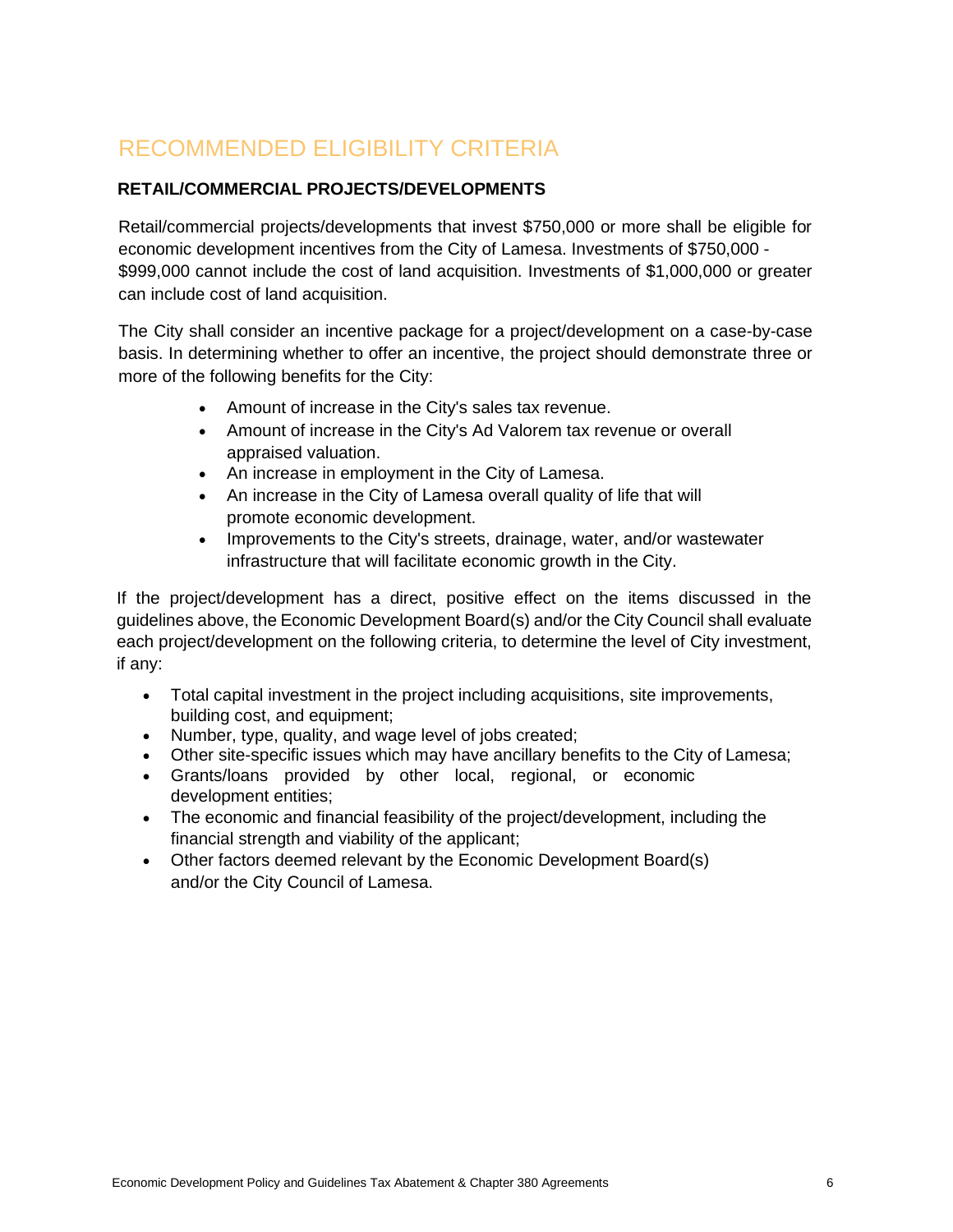The key to determining the amount of the incentive is the anticipated economic development benefit to the City of Lamesa.

#### **RESIDENTIAL PROJECTS/DEVELOPMENTS**

Residential Projects/developments that are mixed use in nature (residential and retail/commercial/office uses), or that have a minimum 300 single family homes with at least 1/3rd of those homes to be constructed within 18 months of the City approving incentives shall be eligible for economic development incentives from the City of Lamesa.

The City shall consider an incentive package for a project/development on a case-by-case basis. In determining whether to offer an incentive, the project should demonstrate one or more from each of the following benefits (or any other benefit deemed similar by the Boards and/or City Council) for the City:

The development as a neighborhood: Projects/developments that have a higher quality for amenities such as gateway entrances, perimeter landscaping, masonry subdivision wall, community swimming pool, community center, open space/parks, and trails etc. that are privately owned, developed, and maintained for/by the project; and

The development as single/multi-family homes: Higher quality of construction and building materials (such as higher energy efficiency materials and mechanicals, metal roofs, designer profile shingles, fences that are topped and lapped, walkways partially or totally mortared with brick and/or stone, and water conserving appliances and landscaping etc.) than may be required in the City's development regulations.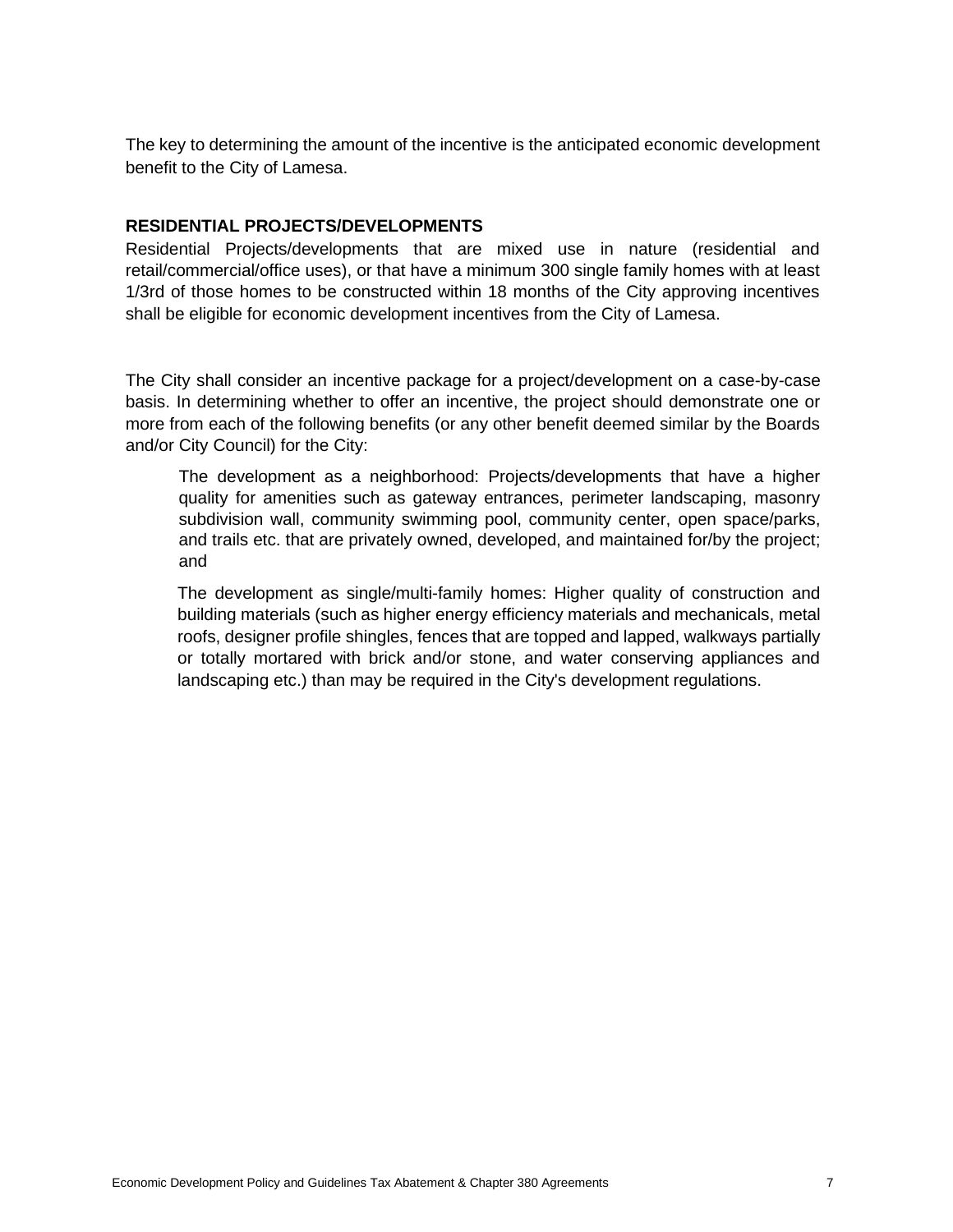# <span id="page-7-0"></span>RECOMMENDED INCENTIVES

## **TAX ABATEMENTS**

#### SECTION 1 **DEFINITIONS**

1.01 *"Abatement"* means the full or partial exemption from City ad valorem taxation of the increased values of eligible properties in a Reinvestment Zone designated by the City for economic development purposes pursuant to the Act.

1.02 *"Agreement"* means a contractual agreement between a property owner and/or lessee and the City for the purposes of tax abatement.

1.03 *"Base Year Value"* means the assessed value of either the applicant's subject real property and improvements on January 1<sup>st</sup> of the year of the execution of the agreement plus the agreed upon value of any property improvements made after January 1<sup>st</sup>, but before execution of the agreement, and/or the assessed value of any tangible personal property located on the owner's real property at any time prior to the abatement period covered by the agreement

1.04 *"Economic Life"* means the number of the years a property improvement is expected to be in service in a facility; provided, however, in no event shall the number of years exceed the depreciation allowance specified in the Federal Internal Revenue ServiceCode.

1.05 *"Enterprise Zone"* means an area designated pursuant to the Texas Enterprise Zone Act Chapter 2303, Government Code.

1.06 *"Expansion"* means the addition of buildings, structures, fixed machinery, or equipment for the purpose of increasing production capacity.

1.07 *"Facility"* means property improvements completed or in the process of construction which together comprise an integral whole.

1.08 *"Lease"* means a relationship whereby the business applying for a tax abatement has a contract for exclusive possession of either the real property on which improvements are to be made and/or movable personal property to be used for the operation of the business for a defined period of time.

1.09 *"Modernization"* means the replacement and upgrading of existing facilities which increase the productive input or output, updates the technology, or substantially lowers the unit cost of operation, and extends the economic life of the facility. Modernization may result from the construction, alteration, or installation of buildings, structures, fixed machinery, or equipment. It *will* not be for the purpose of reconditioning, refurbishing, repairing, or completion of deferred maintenance.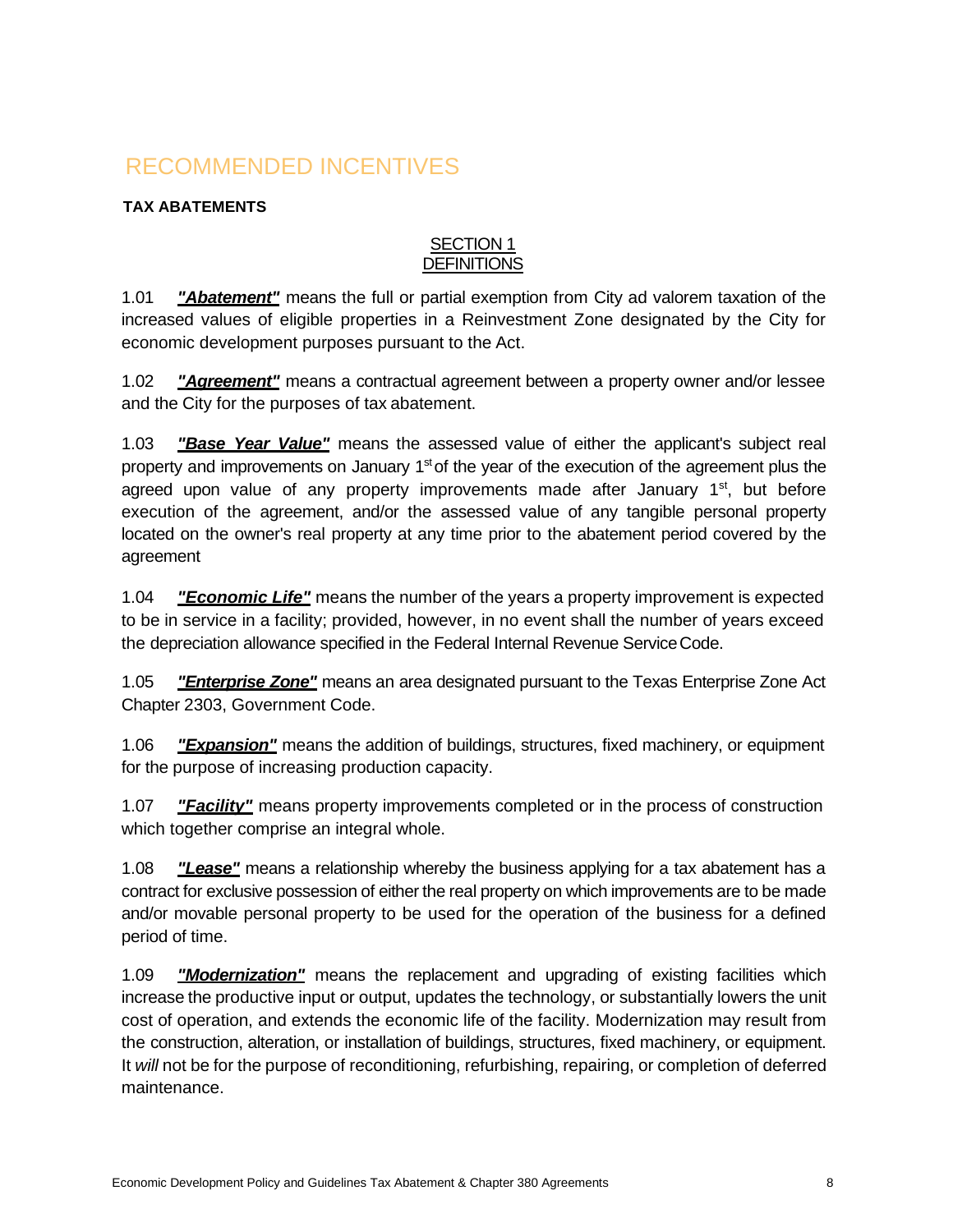1.10 *"New Facility"* means a property previously undeveloped which is placed into service by means other than expansion or modernization.

1.11 *"Personal Property"* means equipment and/or tools used, or bought or leased for use, in the operation of the business applying for tax abatement, other than that which was located on the real property at any time before the period covered by the tax abatement agreement, and other than inventory, supplies and/or office equipment

1.12 *"Real Property"* means the area of land defined by legal description as being owned or leased by the business applying for a tax abatement, including any improvements thereto, which is to be improved and valued for property tax purposes, and which Is to be included in the Tax Abatement

1.13 *"Reinvestment Zone"* is an area within the boundaries of the City that has found to meet the requirements of §§ 312.201 through 312.202, Texas Property Tax Code and designated as such.

## SECTION 2 **DESIGNATION**

2.01 A Reinvestment Zone may only be designated in accordance with § 312.201 of the Texas Property Tax Code, as amended.

A Reinvestment Zone may only be designated by the City Council in an area *within the boundaries* of the City and that does not include an area outside the taxing jurisdiction of the City.

2.03 An area may be designated as a Reinvestment Zone if the City Council, after a public hearing on the proposed designation, finds that the designation would contribute to the retention or expansion of primary employment within the City or would attract major investment into the Zone that would be a benefit to the property to be included in the Zone and would contribute to the economic development of the City.

2.04 The public hearing on the proposed Reinvestment Zone designation must be held prior to the findings and action of the City Council on the proposed designation. At this hearing, all interested persons are entitled to speak and present evidence for or against the designation. NOT LATER THAN THE SEVENTH (7TH) DAY BEFORE THE DATE OF THE HEARING, NOTICE OF THE HEARING MUST BE: (1.) PUBLISHED IN A NEWSPAPER HAVING GENERAL CIRCULATION IN THE CITY; AND (2.) DELIVERED IN WRITING TO THE PRESIDING OFFICER OF THE GOVERNING BODY OF EACH TAXING UNIT THAT INCLUDES IN ITS BOUNDARIES REAL PROPERTY THAT IS TO BE INCLUDED IN THE PROPOSED REINVESTMENT ZONE. A notice made under (2.) above is presumed to be delivered when placed in the mail, postage paid, and property addressed to the appropriate presiding officer. A notice properly addressed and sent by registered or certified mail for which a return receipt is received by the sender is considered to have been delivered to the addressee: THE PUBLIC HEARING MUST ALSO BE POSTED AS AN AGENDA ITEM IN ACCORDANCE WITH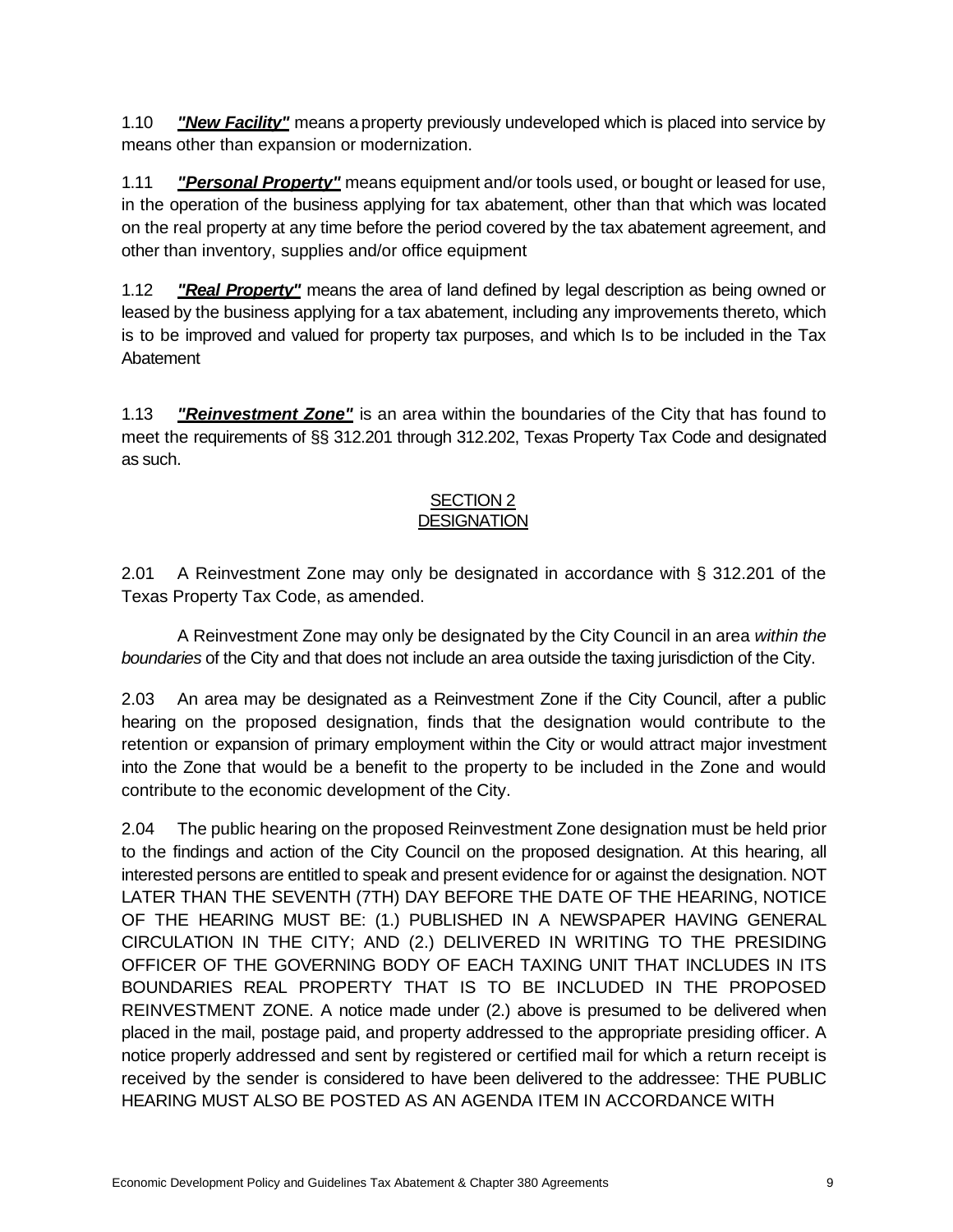CHAPTER 551 OF THE GOVERNMENT CODE (THE TEXAS OPEN MEETINGS ACT).

2.05 If the City Council finds that designation of the area as a Reinvestment Zone is proper, such proposed designation shall be put to a vote of the City Council, and will pass if a majority of the members of the City Council in attendance vote to approve the designation.

2.06 The order of the City Council designating the area as a Reinvestment Zone shall contain a sufficient description of the boundaries of the Zone.

2.07 The designation of a Reinvestment Zone may be for a period of up to five (5) years. No designation shall exceed five (5) years, and a designation shall automatically expire five (5) years after the date of the designation unless renewed by the City Council for subsequent periods not to exceed five (5) years each. This provision does not affect the guidelines for length of abatements called out in Table 1.

2.08 Designation of an area as an Enterprise Zone under the Texas Enterprise Zone Act Chapter 2303, Government Code, constitutes designation of the area as a Reinvestment Zone without further hearing or other procedural requirements other than those set out in the Texas Enterprise Zone Act.

2.09 Section 312.204(b) of the Code requires that tax abatement agreements made with the owners of property in a Reinvestment Zone must contain identical terms for the portion of the value of the property that is to be exempt and the duration of the exemption.

## SECTION 3 ABATEMENT AUTHORIZED

3.01 Tax Abatements are authorized, subject to approval of the City Council and execution of a lawful tax abatement agreement, for properties located within a Reinvestment Zone designated by the City Council or an Enterprise Zone established pursuant to the Texas Enterprise Zone Act.

3.02 Authorized Facilities: A tax abatement may be granted for new facilities, lease facilities and for expansion or modernization of existing facilities. The economic life of a facility or improvements must exceed the life of the abatement agreement.

3.03 Eligible Property: Tax abatement may be granted for improvements to real or lease property, and personal property to the extent allowed by State law.

3.04 Value of Abatement: Authorized facilities may be granted abatement on all or a portion of the increased taxable value of eligible property over the base year for a period not to exceed four (4) years. This abatement, if granted as to real property, is not with regard to the entire value of the property, but only as to the extent that the value of the real property exceeds the value for the year in which the abatement is granted i.e. Base Year). Taxes on tangible personal property may be abated to the extent of additions, but cannot be abated as to personal property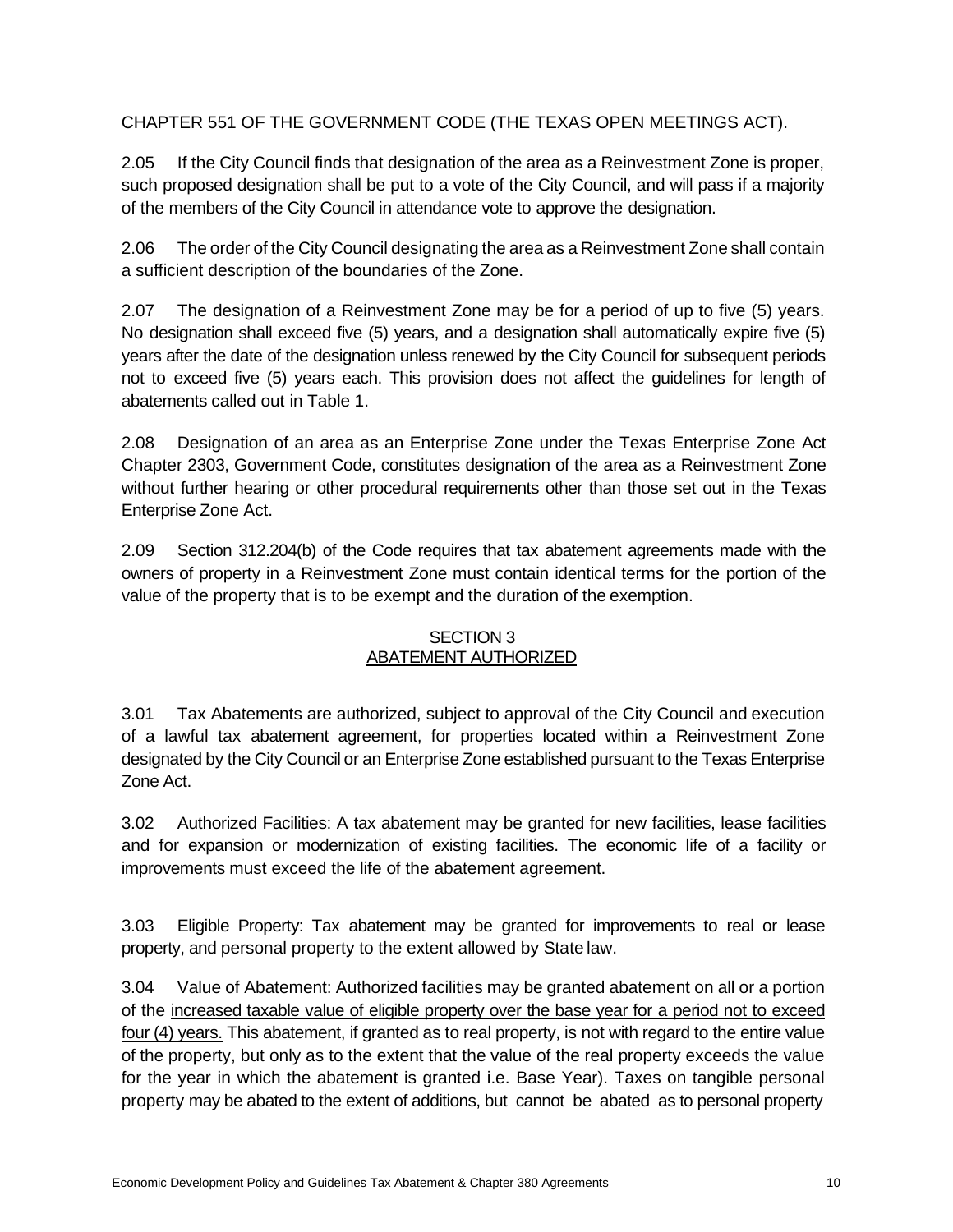located on the real property at any time before the period covered by the tax abatement agreement, and cannot be abated for inventory and supplies.

#### SECTION 4 IMPACT DATA

# 4.01 Introduction

The information required in this Section will be used by the City Council to determine whether or not it is in the best interest of the City to offer tax abatement to a particular applicant. The applicant should endeavor to provide the most accurate information and estimates possible based upon available information. The applicant may be requested by the City to describe the methodologies utilized to respond to the questions and to supply supporting documentation.

# 4.02 Employment Impact

The applicant must provide detailed information providing answers to the following inquiries:

a) How many new, temporary and/or part-time jobs will be created in the City of Lamesa? How many temporary and/or part-time jobs will be retained in the City of Lamesa?

b) What is the estimated number of permanent, full-time new jobs that will be created in the City of Lamesa? What is the estimated number of permanent, full-time jobs that will be retained in the City of Lamesa?

c) What percentage of new employees will (a) come from within the City and (b) from outside the City?

d) What types of Jobs will be created? What will be the average pay scale for each category of jobs created?

e) What will be the total projected annual payroll of the newly created jobs? What will be the total projected annual payroll of the retained jobs?

f) What type of specialized training will be required? How will such training be provided?

g) What is the estimated multiplier effect on the City of Lamesa's economy?

# 4.03 Proposed Improvements

The applicant must provide detailed information providing answers to the following inquiries:

a) Identify and describe the kind, number and location of all proposed real property improvements and/or personal property and discuss the development schedule of the proposed improvements and/or additions.

b) To what extent, if any, will additional public improvements be needed? Detail the plans, if any, in existence for the provision of such improvements?

c) What governmental approvals or permits will be required for the improvements?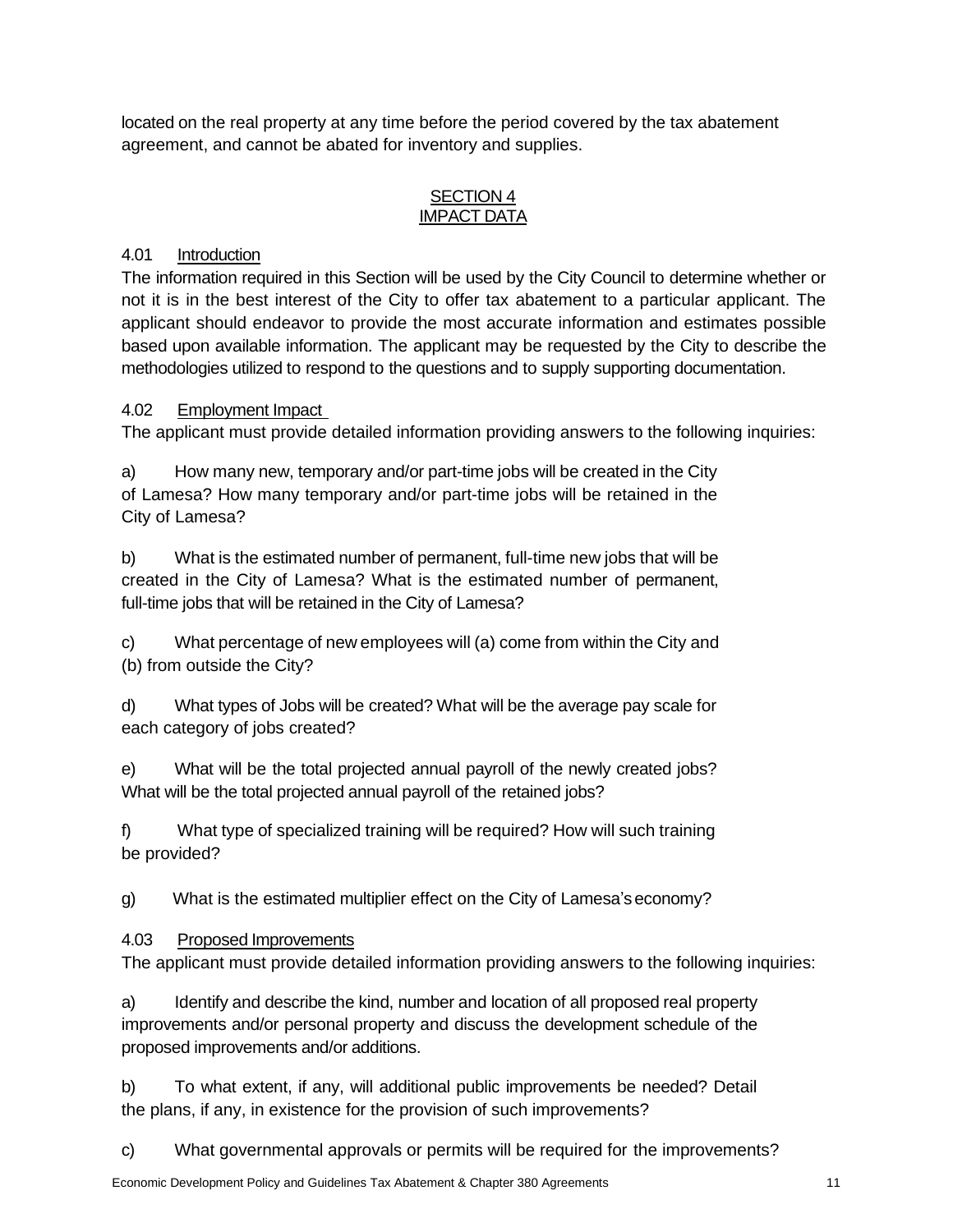d) Is the financial capital required to complete this project already available (i.e. financing commitments, reserved funds, etc.?) Explain in detail.

# 4.04 Fiscal Impact

The applicant must provide detailed information providing answers to the following inquiries:

a) What is the estimated cost of the proposed real property improvements and/or personal property additions?

b) How much real or personal property value will be added to the tax roll by the end of the abatement period?

c) How much direct sales tax will be generated?

d) What is the proposed depreciation schedule for real or personal property to be abated?

## 4.05 Community Impact

The applicant must provide detailed information providing answers to the following inquiries:

a) What effect (approximately) will the proposed project have on the local housing market?

b) What environmental impact, if any, will be created by the project?

c) What support services or products, if any, will the applicant be procuring from the local community in the construction of improvements or additions of personal property?

d) What support services or products, if any, will the applicant be procuring from the local community with regard to its operations?

4.06 A legal description of any subject real property must be supplied to the City by the applicant.

4.07 Pursuant to § 312.003 of the Property Tax Code, information submitted in the application process is confidential, and not subject to public disclosure until the tax abatement agreement is executed.

#### SECTION 5 GUIDELINES FOR LENGTH AND LEVEL OF ABATEMENT

5.01 It is recommended that the City consider a tiered tax abatement system. This means depending upon the project/development investment and appraised value - the City would adjust the abatement amount and years.

5.02 Recommended tax abatement schedule: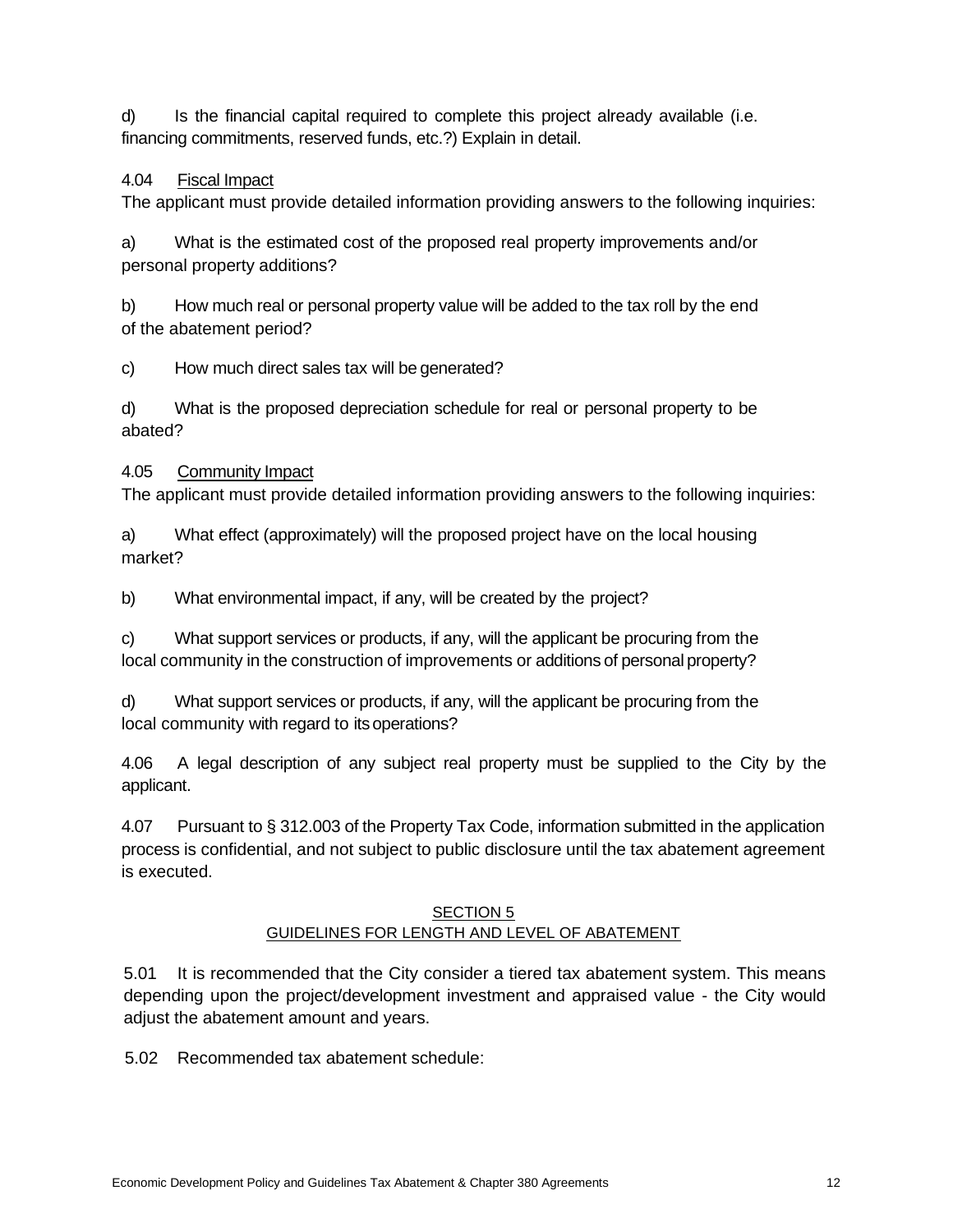| TABLE 1                        |                                                    |                           |  |
|--------------------------------|----------------------------------------------------|---------------------------|--|
| <b>Appraised Taxable Value</b> | <b>Maximum Value Which</b><br><b>May Be Abated</b> | <b>Years of Abatement</b> |  |
| \$750,000 - \$999,999          | $40\% - 0\%$                                       | Not to Exceed 2 Years     |  |
| $$1,000,000 - $3,999,000$      | $60\% - 0\%$                                       | Not to Exceed 3 Years     |  |
| \$4,000,000 - \$6,999,000      | $80\% - 0\%$                                       | Not to Exceed 4 Years     |  |
| \$7,000,000 and Above          | $100\% - 0\%$                                      | Not to Exceed 5 Years     |  |

5.03 If the appraised value of eligible improvements declines below the lower limit for eligibility for a certain percentage abatement, then the abatement percentage to be applied shall be adjusted in accordance with Table 1 above. For example, if the appraised value of eligible improvements declines from \$7,000,000 to \$ 4,000,000, the abatement percentage shall decline from 100% to 80%. In no event shall an abatement percentage exceed the percentage agreed in the abatement agreement approved by the City of Lamesa.

5.04 Pursuant to Chapter 312 of the Property Tax Code, City of Lamesa, Texas (hereinafter "City") is authorized to designate Reinvestment Zones in areas of the City, to enter into tax abatement agreements with regard to properties located in Reinvestment Zones, and to enter into tax abatement agreements with regard to properties for which a municipality has given tax abatement incentives by agreement.

5.05 These guidelines and criteria, and the procedures established herein, donot:

- a) limit the discretion of the City Council to decide whether to enter into a specific tax abatement agreement,
- b) limit the discretion of the City Council to delegate to its employees the authority to determine whether the City Council should consider a particular application or request for tax abatement, or
- c) create any property, contract or other legal right in any person to have the City Council consider or grant a specific application or request for tax abatement.

## SECTION<sub>6</sub> GUIDELINES FOR LENGTH AND LEVEL OF ABATEMENT

6.01 When a determination has been made to offer a tax abatement, the guidelines in Table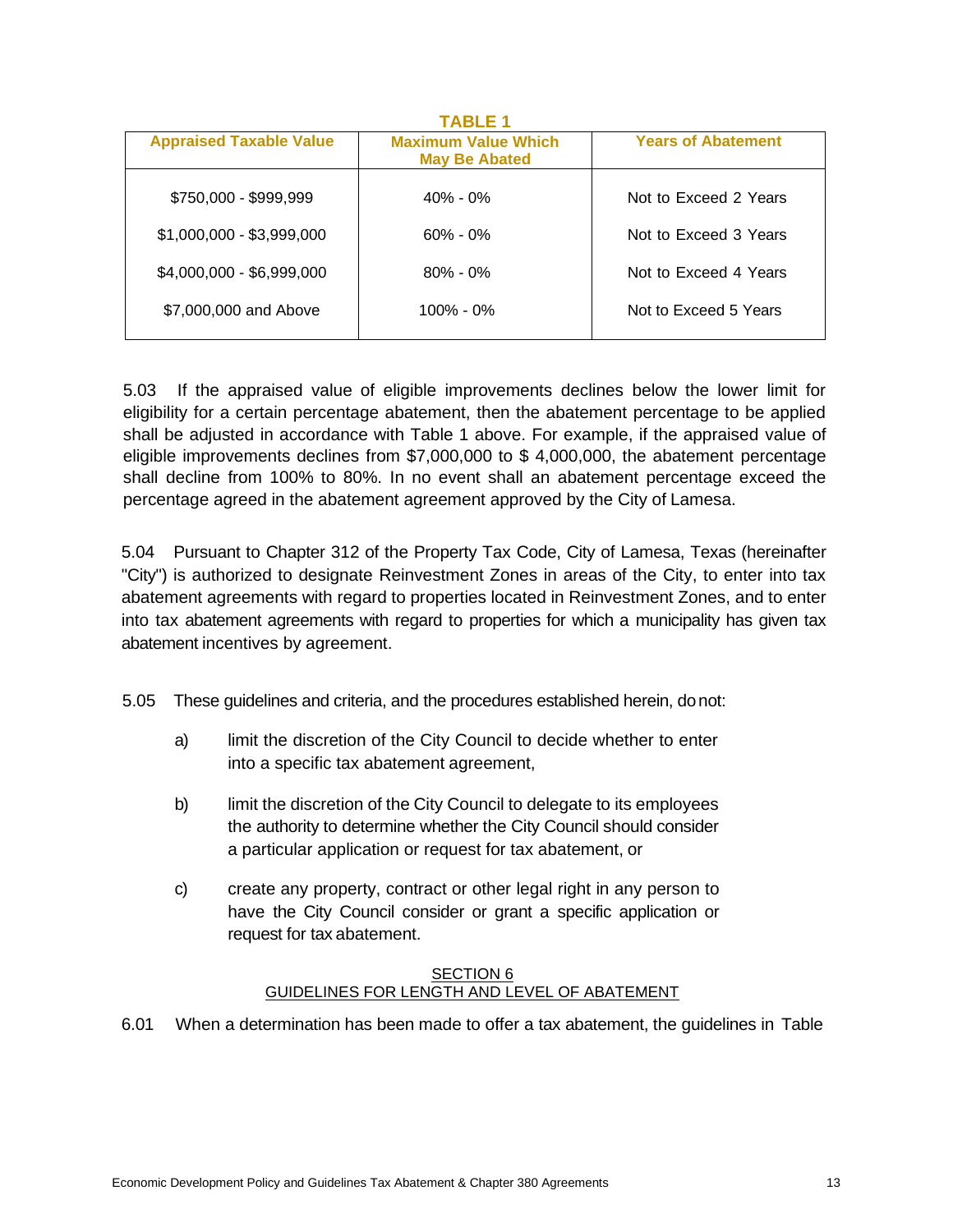1 will be used to determine the length and level of that abatement. These guidelines reflect maximum percentages and years, and apply to both new facilities and expansion or modernization of existing facilities. The Lamesa City Council will determine eligibility as well as the percentage and length of abatement on a case-by case basis.

6.02 The Lamesa City Council may consider a 100% abatement for a period during which construction of new facilities is in progress. This period, if applicable, will begin on the date of the abatement agreement and end when those facilities are first utilized for their intended purpose or two years from the date of the abatement agreement, whichever is sooner. The schedule in 5.02 above would begin the next January  $1<sup>st</sup>$  immediately following such a period, if any. The provisions of this paragraph applies only to new or additional facilities to be constructed with a capital cost of \$7,000,000 or greater.

#### SECTION 7 PROCEDURAL GUIDELINE

7.01 Any person or entity desiring that the City of Lamesa consider real, lease or personal property abatement must comply with the following procedural guidelines. Nothing herein shall imply or suggest that the City is under any obligation to provide tax abatement, or provide any length and/or level and/or value of tax abatement to any applicant.

# 7.02 Application Process

The applicant shall submit a letter of application for tax abatement to the Executive Director of Lamesa Economic Development who will then submit the letter of application to the City Secretary for submission to the City Council. The application must:

a) provide a detailed explanation of the proposed project (improvements to real property, creation/addition/retention of jobs, and/or addition of leased or personal property);

b) address all criteria questions and information outlined in Section 4 above;

c) provide an attached current survey of the real property and the precise location of all proposed improvements/additions, along with a legal description of the real property where all improvements/additions will be located;

d) provide the sworn statement required by Section 4.02 (b.) above if the abatement sought is in whole or in part for jobretention;

e) identify the name, address, telephone number, and email address(es) (and, if available, fax number) of the Applicant's contact person for purposes of the application;

f) identify the business organization of the applicant (i.e. sole proprietorship, partnership, corporation, etc.) and any assumed or trade names under which applicant operates;

g) provide documentation of the feasibility of the project (financing, etc.); and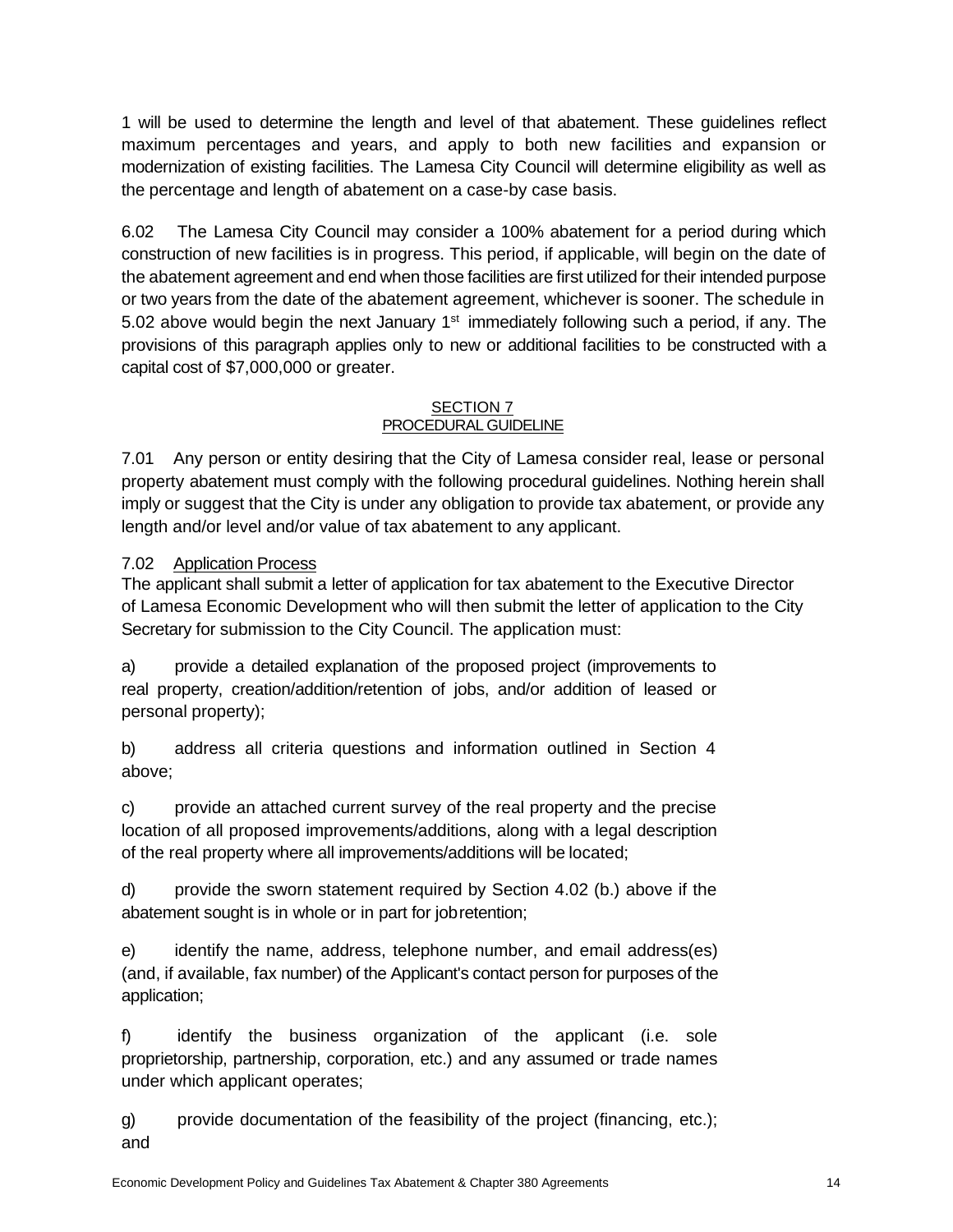h) identify how the project will comply with or fit within the criteria and guidelines set forth in the preceding sections.

7.03 All applications will be reviewed by the City Council's designee or designees for accuracy and completeness, and the applicant must provide verification of all information provided or additional information requested by the City Council or its designee. The application will then be placed on the agenda for a meeting of the City Council for consideration.

7.04 The application shall be considered at a meeting of the City Council held in compliance with the Texas Open Meetings Act. If the abatement would involve the creation or expansion of a Reinvestment Zone, a public hearing must first be held in accordance with the procedures and notice required in Chapter 312 of the Property Tax Code. No applicant has a legal right or expectation to a favorable determination by the City Council.

7.05 The abatement, if granted, must be made pursuant to a tax abatement agreement which meets all of the requirements of law and is acceptable to the City Council. A tax abatement agreement must be approved by the City Council for execution by the Mayor before it can be effective. Any abatement is for City taxes only, and does not provide abatement from taxation by other entities in whose taxing jurisdiction the property may be located unless otherwise provided by state law.

7.06 The tax abatement agreement must contain all the requirements of § 312.204 and § 312.205 of the Property Tax Code, as amended.

7.07 Property owned or leased by a member of the City Council or Type A/ Type B Economic Development Board is not eligible for tax abatement.

## SECTION 8

## CERTIFICATION BY APPLICANT, COMPLIANCE AUDITS. REVIEWS AND INSPECTIONS

8.01 Beginning on or before December 31st of the year which establishes "Base Year Value" for the agreement, and throughout the term of such agreement, the Owner will submit a statement annually certifying, on or before December 31st of each year the names and addresses of employees, number of jobs, dollar amount of payroll, type of equipment (if applicable) and the square footage of the qualified facilities subject of the abatement and all other information necessary to show compliance with the tax abatement agreement and the requirements of these Guidelines. The City shall have the right if it deems necessary to examine the Owner's appropriate records. The City may cancel or modify the agreement if the property owner fails to comply with the tax abatement agreement

8.02 The City shall have the right to conduct reviews, audits and inspections to evaluate the applicant's performance and compliance with the terms of the tax abatement agreement after the abatement is granted. The City shall also have the right to conduct reviews, audits and inspections during the application process to verify information in the application and to assess the project's feasibility and benefit. The applicant must agree to provide to the City requested information within thirty (30) days of request and agree to give the City the right to inspect the applicant's operations at reasonable times.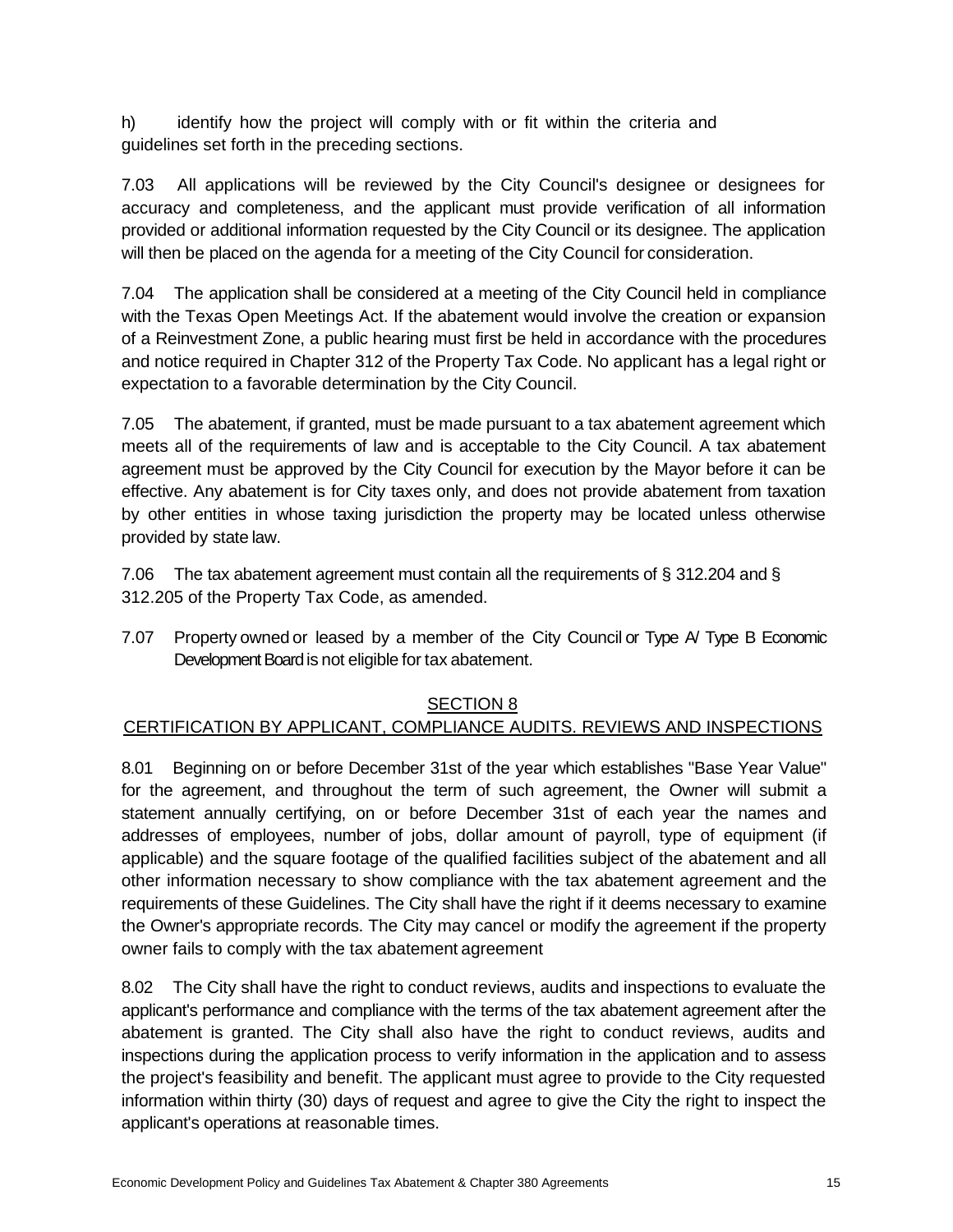8.03 Violations of the terms of the tax abatement agreement by the tax abatement recipient may result in the full or partial loss of the abatement and give rise to a right of the City to recoup taxes abated, provide for a delinquency date and assess penalties and interest. City Council may cancel the entire agreement, or modify agreement, if the owner fails to comply with the terms set forth.

#### SECTION 9

# REPORTING REINVESTMENT ZONES AND TAX ABATEMENT AGREEMENTS NOTIFYING OTHER GOVERNMENTAL ENTITIES OF TAX ABATEMENT AGREEMENT. AND MISCELLANEOUS PROVISIONS

9.01 Pursuant to § 312.005 of the Property Tax Code, as amended, the City is required to deliver to the Texas Department of Commerce and to the State Comptroller, before April 1 of the year following which a Reinvestment Zone is designated, or a tax abatement agreement is executed a report providing all of the information required by § 312.005. The Mayor or his designee is established as the City liaison with the State for this purpose.

9.02 Pursuant to § 312.2041 of the Property Tax Code, as amended, the City is required to, not later than the seventh (7th) day before the date on which it enters into a tax abatement agreement, deliver to the presiding officer of the governing body of each other taxing unit in which the property to be subject to the agreement is located a written notice that the City intends to enter into the agreement. The notice must include a copy of the proposedagreement

9.03 Passage of these Tax Abatement Guidelines and Procedures shall amend and supersede all prior guidelines of the City, if any, governing this subject, but shall not affect the validity of tax abatement agreement of the City existing as of the date of the passage of these Tax Abatement Guidelines, Criteria and Procedures by the City Council.

Adopted on the \_\_\_\_\_\_ day of \_\_\_\_\_\_\_\_\_\_\_\_\_\_\_\_\_, 2019.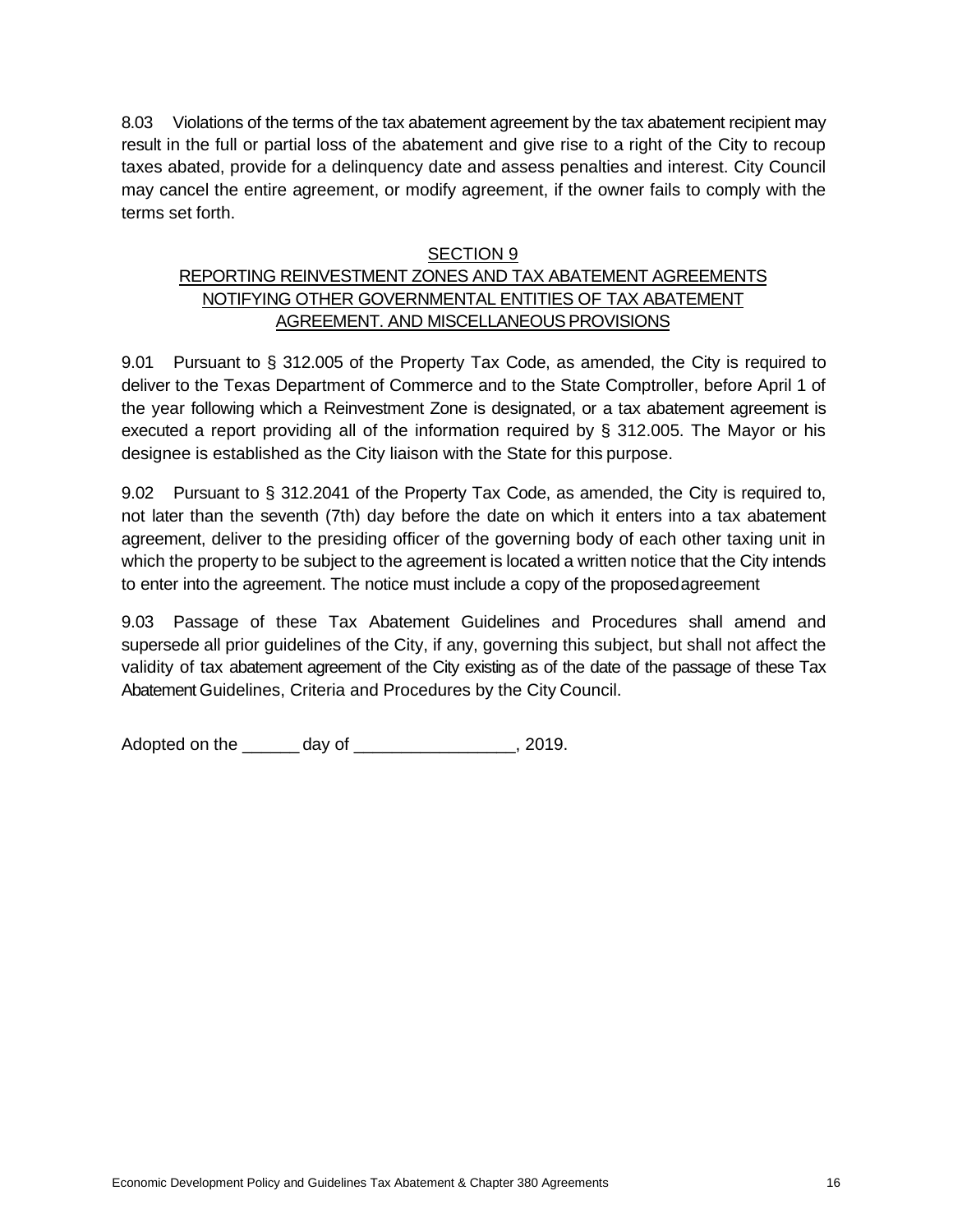#### **380 AGREEMENTS**

It is recommended that these agreements be entered for development incentives such as loans or grants, commitments for infrastructure, or payments of portions of the sales tax generated by the project.

It is recommended that the City adopt a policy to use these agreements only in the downtown and Highway 87/137/180 corridor areas. This will encourage developments in the priority areas identified for economic development by the City. Targeting economic development funding in focused areas will yield higher results rather than spreading the funding in different parts of theCity.

It is recommended that loans & grants be structured such that they are spread over multiple years and be subject to performance standards such as: project construction starting within 12 months and completion within 36 months of the agreement being approved; project construction and design quality, etc.

It is recommended that maximum sales tax refund/rebate should not exceed *50%* of the sales tax generated by the project.

The City shall consider an incentive package for a project/development on a case-by-case basis.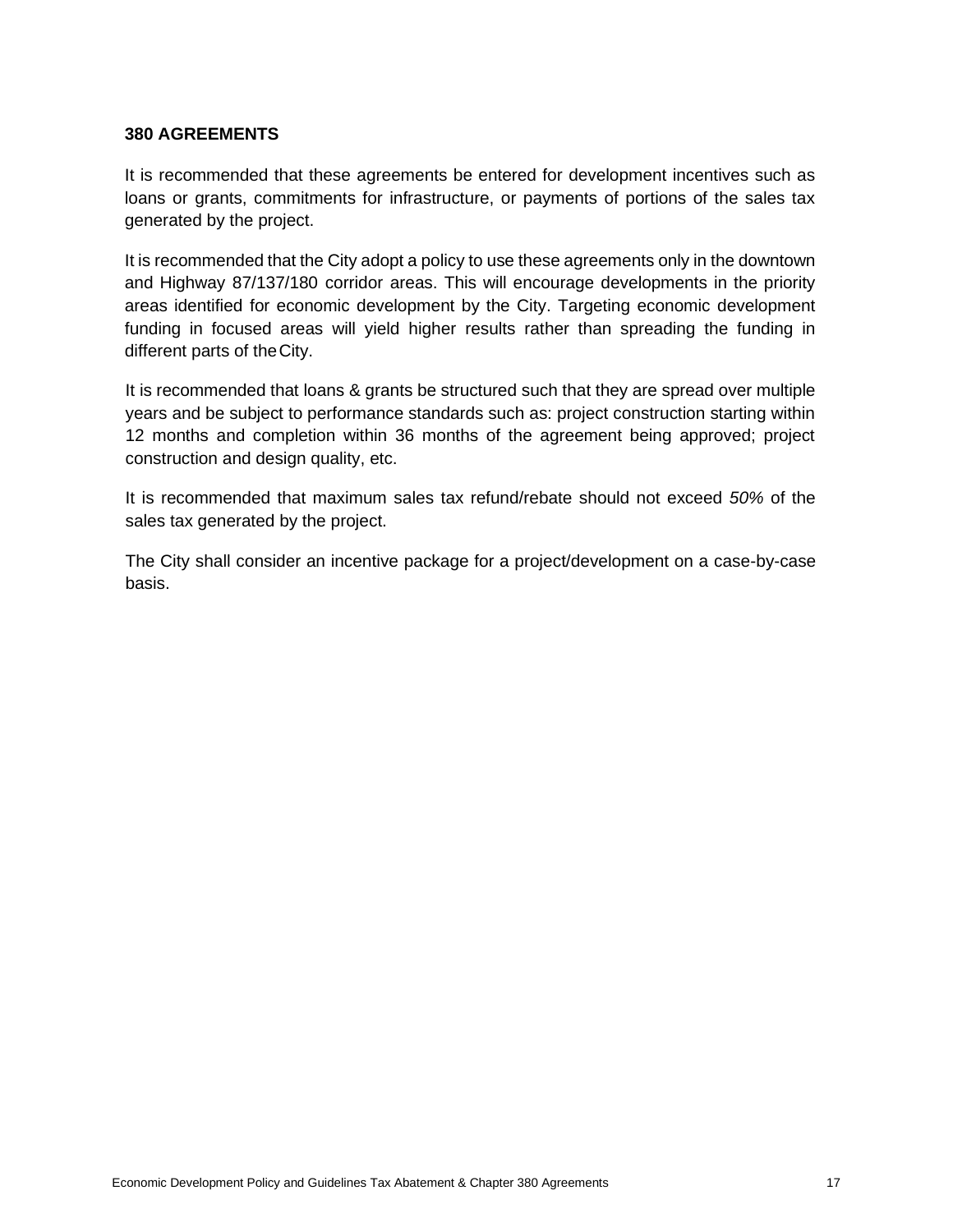# <span id="page-17-0"></span>RECOMMENDED PROCESS



Applicant to submit application & supporting documents to Economic Development staff. Economic Development staff to accept only complete applications for eligible projects per City's policy.

Economic Development staff analyzes the request and sends a summary memo to Type A/ Type B Board (s) and/or City Council within 45 days from submission and schedules discussion on the 1st available meeting agenda for the appropriate Board for discussion.

Economic Development staff meets with the applicant to resolve all pertinent items per the direction of Type A/Type B Board(s) and/or City Council.

Economic Development staff schedules the request on Type A/Type B Board(s) agenda for action. Respective board must approve/deny request for incentives. Economic Development staff works with City Attorney to draft required documents.

Staff schedules the request on City Council agenda for action. City Council ratifies Type A/Type B Board(s) action in accordance with the Local Government Code.

Applicant submits annual reports to Economic Development staff to prove compliance. Economic Development staff gives Type A/Type B Board(s) and/or City Council annual reports.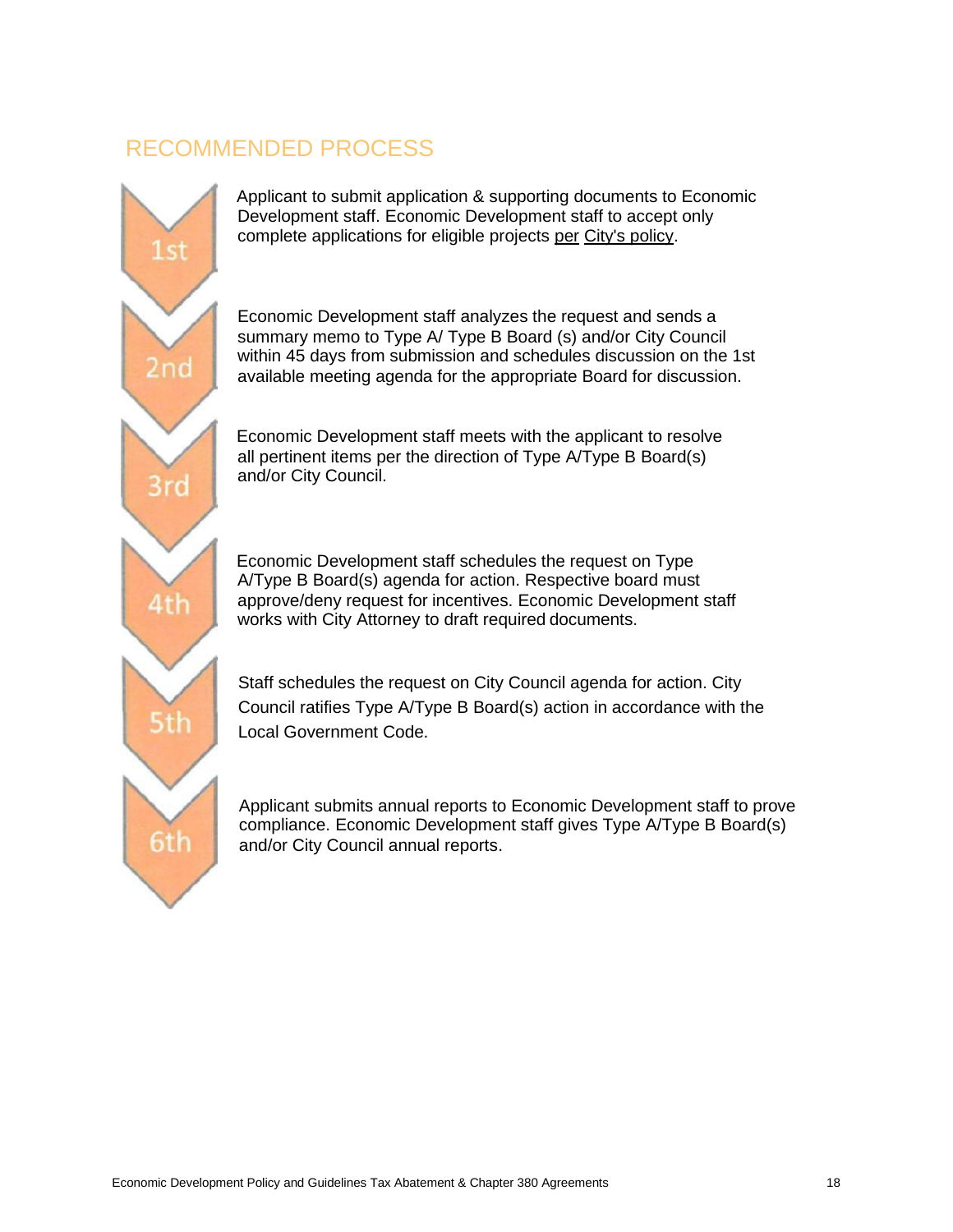# <span id="page-18-0"></span>**LISTOF APPENDICES**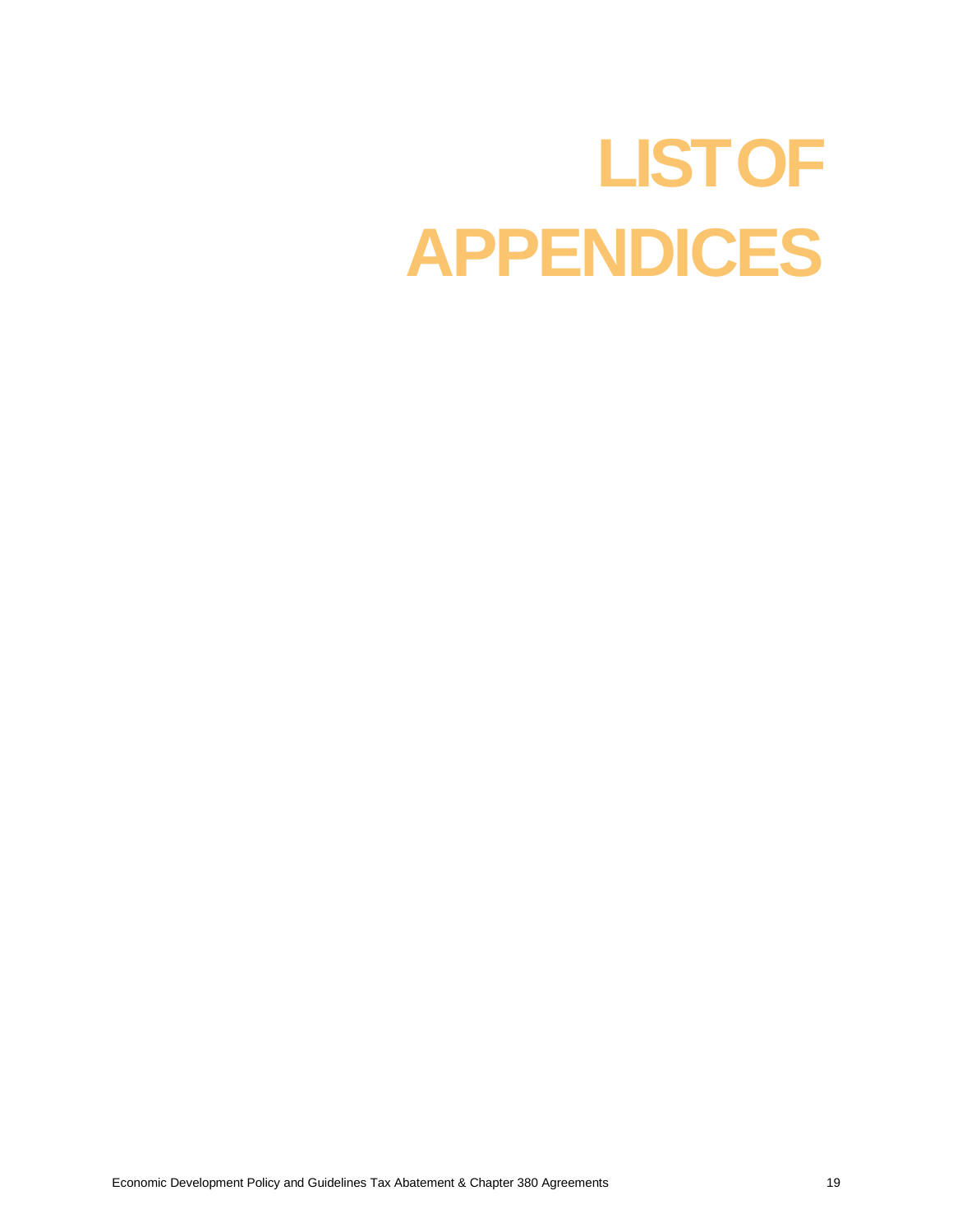# <span id="page-19-0"></span>RELEVANT TEXAS LOCAL GOVERNMENT CODE SECTIONS

- Local Government Code 380 Miscellaneous Provisions Related to Municipal Planning and Development
- Local Government Code 311 Tax Increment Financing Act
- Local Government Code 312 Property Tax and Tax Abatement Act

# RELEVANT TEXAS GOVERNMENT CODE SECTIONS

- Government Code 551 Open Meetings
- Government Code 2303 Enterprise Zones

# RELEVANT TEXAS PROPERTY TAX CODE SECTIONS

- Property Tax Code 312.003 Confidentiality of Proprietary Information
- Property Tax Code 312.005 State Administration
- Property Tax Code 312.201 Designation of Reinvestment Zone
- Property Tax Code 312.202 Criteria for Reinvestment Zone
- Property Tax Code 312.204 Municipal Tax Abatement Agreement
- Property Tax Code 312.2041 Notice of Tax Abatement Agreement to Other Taxing Units
- Property Tax Code 312.205 Specific Terms of Tax Abatement Agreement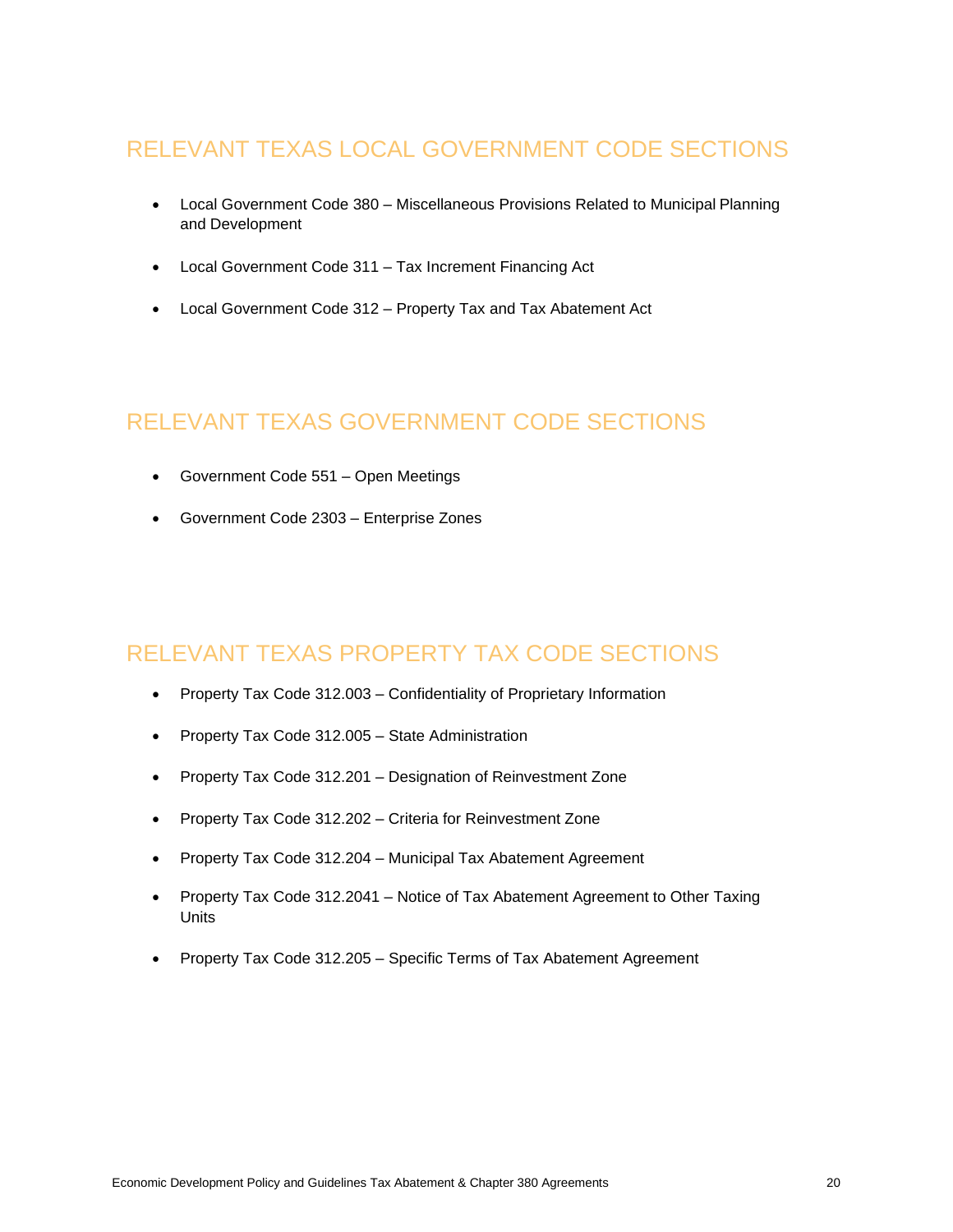# <span id="page-20-0"></span>**SAMPLE ASSISTANCE APPLICATION**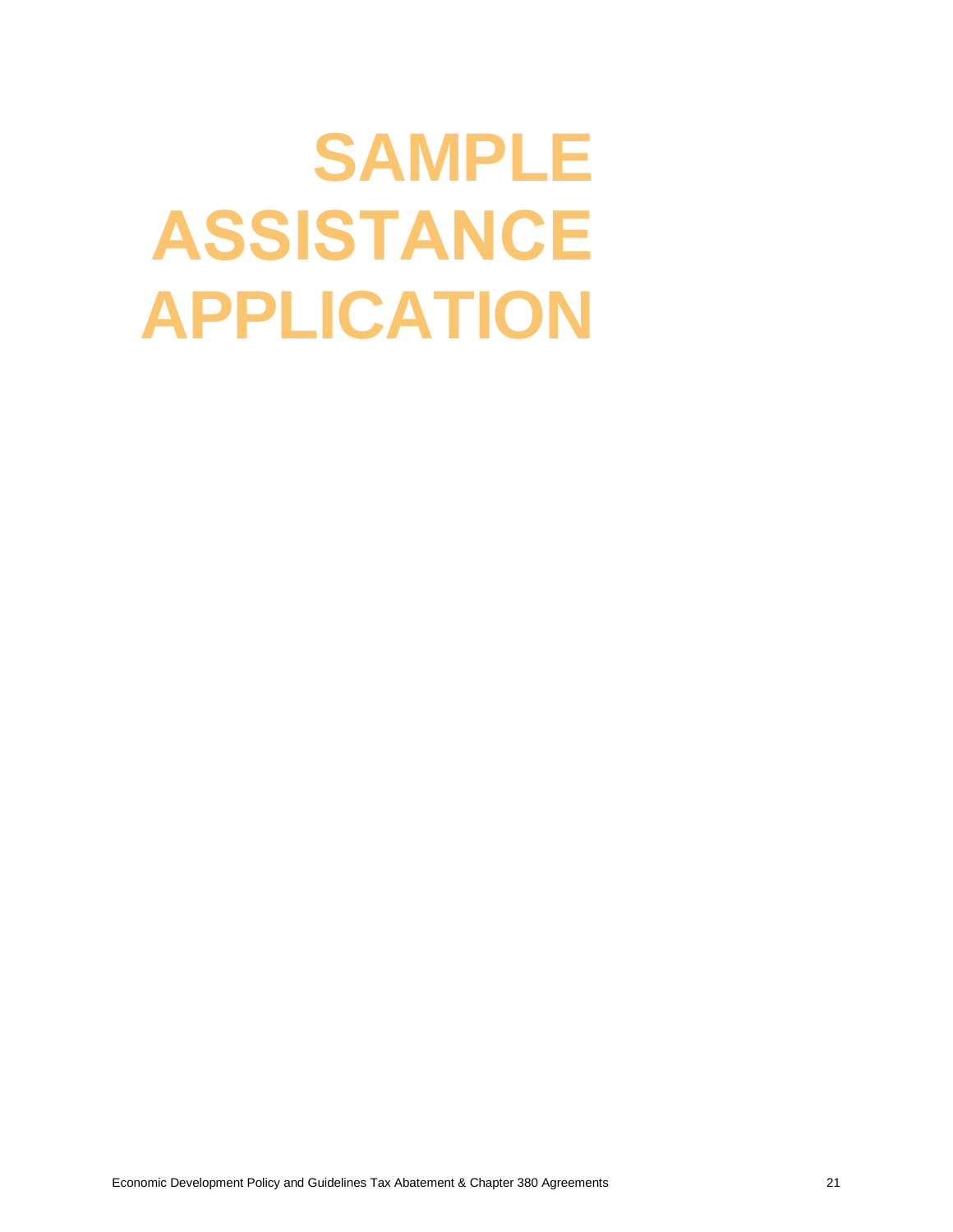| <b>LAMESAT</b> EXAS     |
|-------------------------|
| TRADE CORRIDOR CROSSING |



Logistics. Location. Livability.

# **Project:**

| <b>Company Name:</b>       |                                  |
|----------------------------|----------------------------------|
| <b>Company NAICS Code:</b> |                                  |
| <b>Company Structure:</b>  | (LLC, S-Corp, Corporation, etc.) |

**Construction Project:**

**Yes** 

**No** 

| <b>Chapter 380 Assistance Application (signed)</b>                                                                                                                                                     |
|--------------------------------------------------------------------------------------------------------------------------------------------------------------------------------------------------------|
| <b>Signed Confidentiality Agreement</b>                                                                                                                                                                |
| <b>Business Plan</b>                                                                                                                                                                                   |
| Letter of Intent                                                                                                                                                                                       |
| Resume(s) for all principal owners, majority members, stockholders, partners and officers.<br>Please provide a list of all principal owners, majority members, stockholders, partners and<br>officers. |
| <b>Certificate of Formation from Secretary of State</b>                                                                                                                                                |
| Three Year Projections – $1^{st}$ Year Detailed, $2^{nd}$ and $3^{rd}$ Year Summary                                                                                                                    |
| Personal Income and Financial Statements for all principal owners, majority members,<br>stockholders, partners and officers.                                                                           |
| <b>Credit and Background Report Release Signed</b>                                                                                                                                                     |
| <b>Existing Company Profit and Loss Statement Past Three Calendar Years (Full)</b>                                                                                                                     |
| Past (3) Three Years of Personal Financial Statements (IRS Tax Forms) for all principal<br>owners, majority members, stockholders, partners and officers.                                              |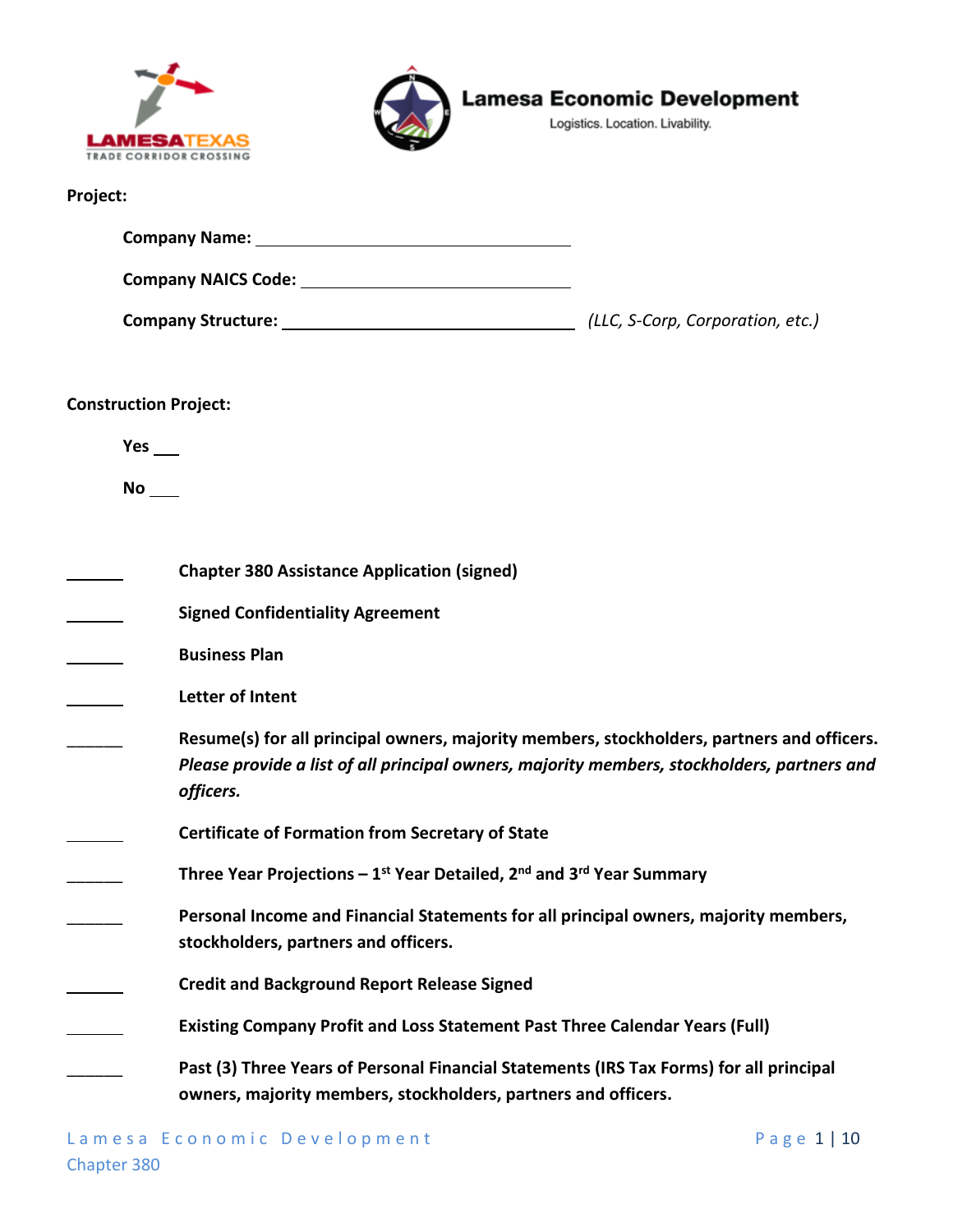



Logistics. Location. Livability.

#### **Documentation of Need for Financial Assistance**

**Documentation of All Other Financial Sources, including personal assets, other lending institutions, grants, etc.**

#### **Renderings for Construction and Engineering**

## **ASSISTANCE APPLICATION**

The following is basic information used by the City of Lamesa to evaluate potential economic assistance from the community of Lamesa, Texas for economic development assistance pursuant to the City's Economic Development Program under Chapter 380 of the Local Government Code. Any calculations that result from the use of information on this form should not be construed as an offer or obligation of the City of Lamesa or any of its component units. Additional information may be requested upon review. Projects within the city limits shall be submitted to the Executive Director of Lamesa Economic Development and shall be reviewed by the respective board of Lamesa Economic Development. The Lamesa City Council shall have final authority on all economic development agreements pursuant to economic development programs under Chapter 380 of the Local Government Code.

# Lamesa Economic Development extended the Page 2 | 10 Chapter 380 **CONTACT INFORMATION** Contact Company Web Address Phone Number **Fax Number** Fax Number Mobile Number E-mail **PROJECT SUMMARY** *Attach additional sheet(s) as needed* Purpose | Description Timeline Facilities Project Address **PROJECTED CAPITAL INVESTMENTS** Land  $\zeta$  and  $\zeta$  and  $\zeta$  working Capital  $\zeta$ Building(s) \$\_\_\_\_\_\_\_\_\_\_\_\_\_\_\_\_\_\_\_ *Do not include working capital in calculation to the left* Machinery & Equipment  $\zeta$ Total \$\_\_\_\_\_\_\_\_\_\_\_\_\_\_\_\_\_\_\_ *Please do not include the value of real or personal property already on the tax rolls in Lamesa, Texas* **PROJECTED EMPLOYMENT**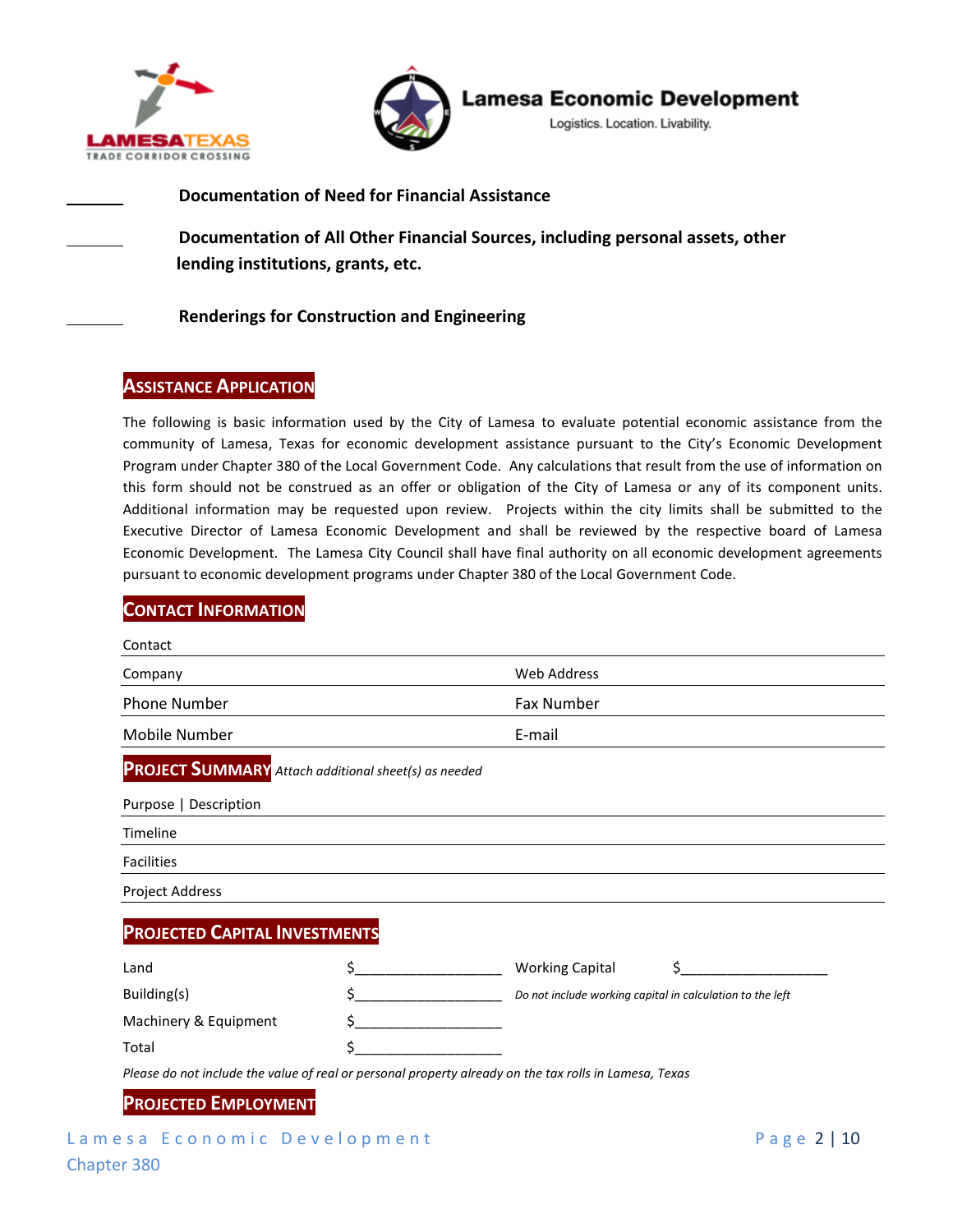



\_\_\_\_\_\_\_\_\_\_\_\_\_\_\_\_\_\_\_\_\_\_\_\_\_\_\_\_\_\_\_\_\_\_\_\_\_\_\_\_\_\_\_\_\_\_\_\_\_\_

\_\_\_\_\_\_\_\_\_\_\_\_\_\_\_\_\_\_\_\_\_\_\_\_\_\_\_\_\_\_\_\_\_\_\_\_\_\_\_\_\_\_\_\_\_\_\_\_\_\_

\_\_\_\_\_\_\_\_\_\_\_\_\_\_\_\_\_\_\_\_\_\_\_\_\_\_\_\_\_\_\_\_\_\_\_\_\_\_\_\_\_\_\_\_\_\_\_\_\_\_\_

\_\_\_\_\_\_\_\_\_\_\_\_\_\_\_\_\_\_\_\_\_\_\_\_\_\_\_\_\_\_\_\_\_\_\_\_\_\_\_\_\_\_\_\_\_\_\_\_\_\_\_

\_\_\_\_\_\_\_\_\_\_\_\_\_\_\_\_\_\_\_\_\_\_\_\_\_\_\_\_\_\_\_\_\_\_\_\_\_\_\_\_\_\_\_\_\_\_\_\_\_\_\_\_\_\_\_\_\_\_\_\_\_

\_\_\_\_\_\_\_\_\_\_\_\_\_\_\_\_\_\_\_\_\_\_\_\_\_\_\_\_\_\_\_\_\_\_\_\_\_\_\_\_\_\_\_\_\_\_\_\_\_\_\_\_\_\_\_\_\_\_\_\_\_

\_\_\_\_\_\_\_\_\_\_\_\_\_\_\_\_\_\_\_\_\_\_\_\_\_\_\_\_\_\_\_\_\_\_\_\_\_\_\_\_\_\_\_\_\_\_\_\_\_\_\_\_\_\_\_\_\_\_\_\_\_

**Lamesa Economic Development** 

Logistics. Location. Livability.

Current Jobs

Relocated Jobs and Timeline to Relocate

New Jobs and Timeline to Create

Estimate Annual Payroll (\$) at Lamesa Site

# **PROJECTED SALES & USE TAXES**

Estimated Company Revenues  $\zeta$ Estimated Taxable Sales (\$) at Lamesa site  $\qquad$ \$ *(For Sales and Use Tax Calculations)*

Printed Name of Primary Contact:

Signature of Primary Contact:

Date: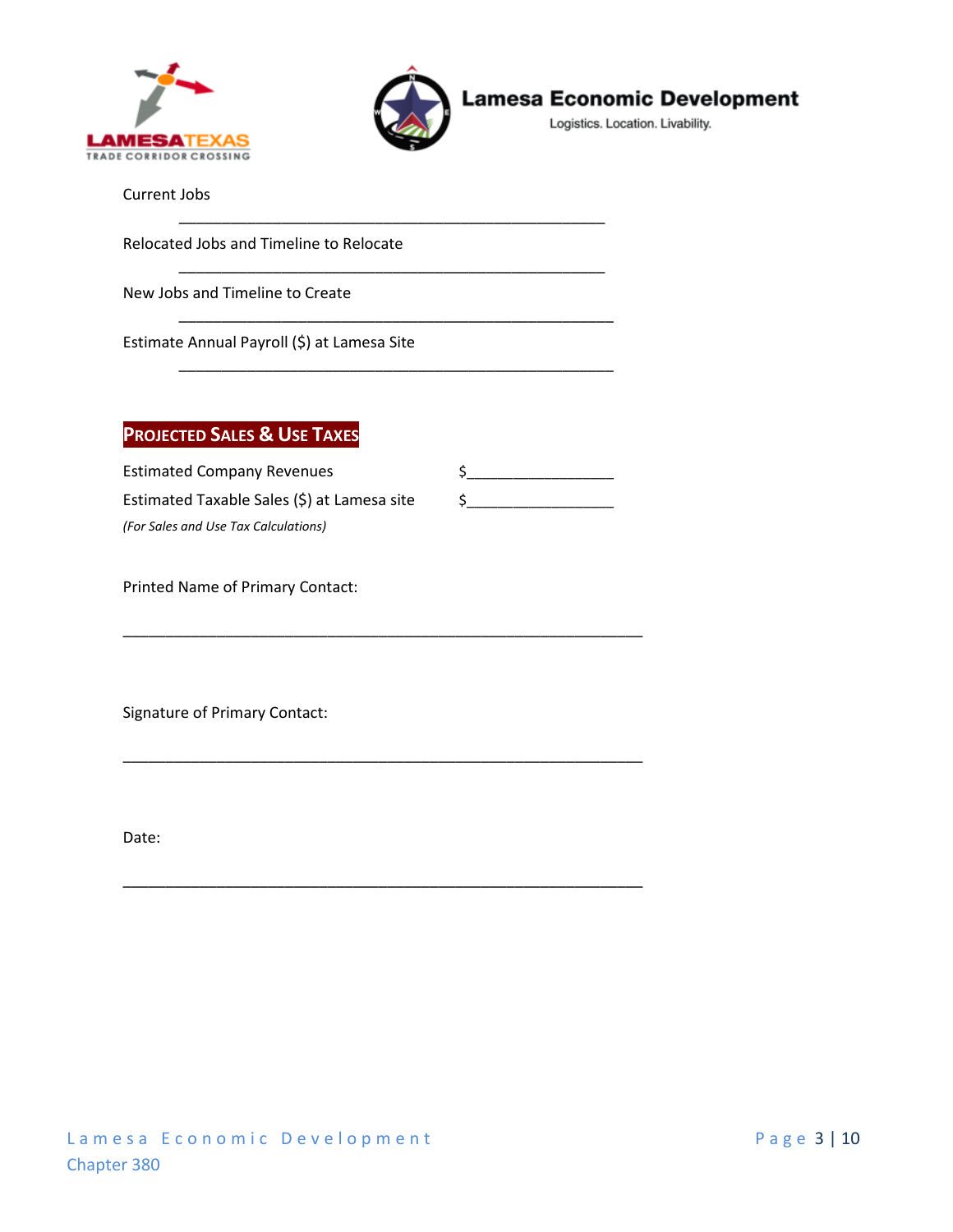



Logistics. Location. Livability.

# **NORMAL PROVISIONS OF ECONOMIC DEVELOPMENT ASSISTANCE**

The company can agree to maintaining its existing employment of and can agree to relocating and/or creating new jobs over a period of years (new jobs per year) at the average hourly rate of  $\zeta$  . The company can further agree to the construction of real property improvements in the amount of at least \$ (machinery and equipment) in the amount of at least  $\frac{1}{2}$ 

Lamesa Economic Development will require that the company provide proof of all real and personal improvements that will be agreed to in the Economic Development Performance Agreement. Lamesa Economic Development will also require that the company provide proof of jobs created and/or maintained in the city for each year of the Economic Development Performance Agreement.

Applicant and/or company is required to obtain all applicable City and other permits and approvals related to the improvement and/or construction project. All improvements and/or construction must comply with all state and local building codes and zoning requirements. Additionally, Lamesa Economic Development will require a Personal Guaranty by the applicant's majority members (51% or greater), stockholders, partners, andofficers.

Lamesa Economic Development Requires, at the anniversary of the Economic Development Performance Agreement, as well as any other agreements with the LEDC in place, the following documentation for jobs created, retained and maintained:

- 1) Texas Employment Commission's Employer's Quarterly Reports and IRS Form941;
- 2) A roster of its own employees (with total hours worked, position(s) held, and hourly wages;and
- 3) Copies of paid tax receipts.

On location audits can be arranged in special circumstances at the sole discretion of the Lamesa Economic Development Board of Directors.

Full-Time employees must work a minimum of 1,820 hours per Economic Development Performance Agreement year (minimum 35 hours/week x 52 weeks).

**The company's authorized representative that is approved to enter into a legally binding agreement with Lamesa Economic Development is:**

Printed Name Title

Signature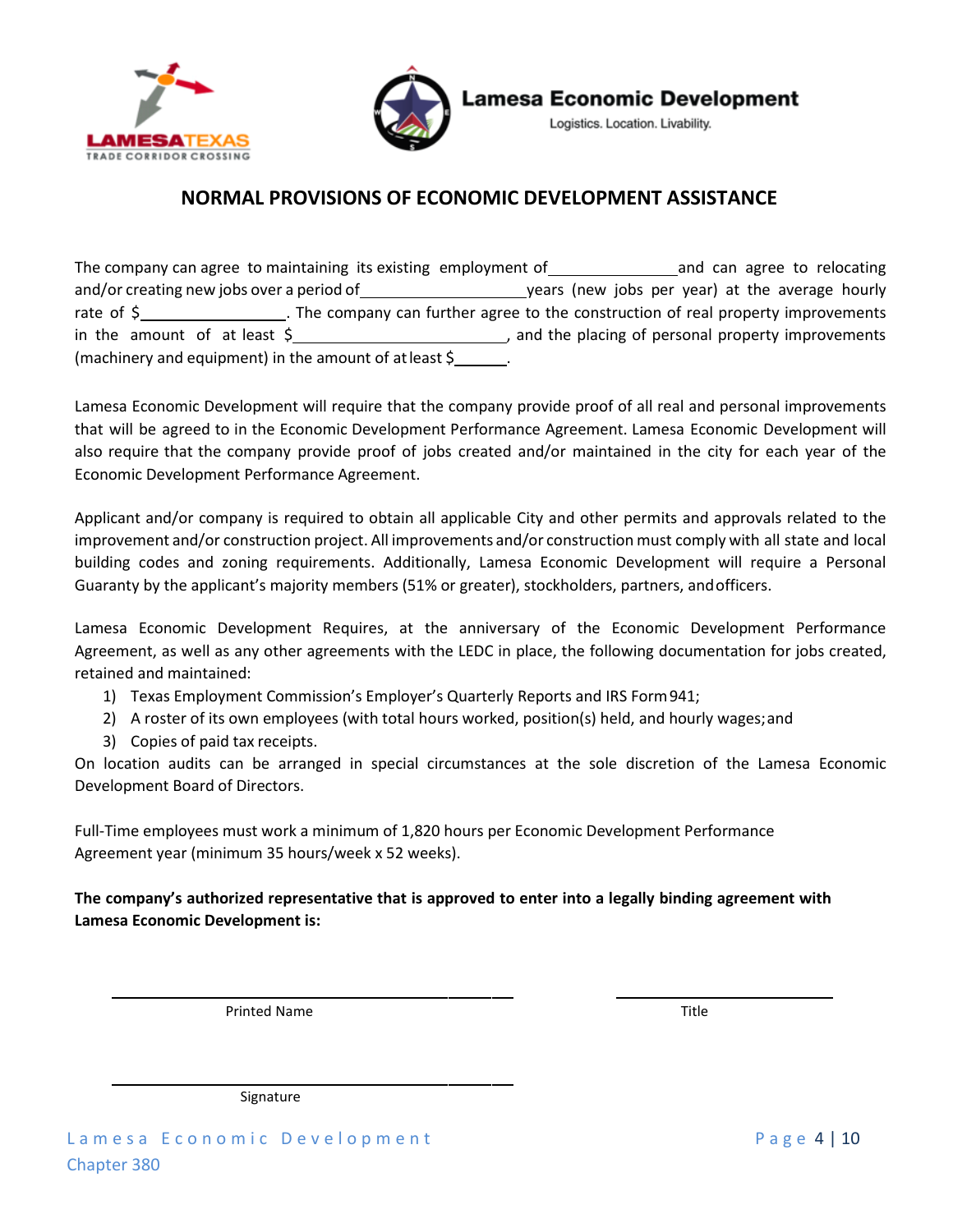



Logistics. Location. Livability.

#### **Contact person for annual documentation:**

| <b>Printed Name</b>           |      | Title |          |
|-------------------------------|------|-------|----------|
| Mail annual reminders to:     |      |       |          |
| <b>Printed Name</b>           |      | Title |          |
| <b>Street Number and Name</b> | City | State | Zip Code |

If more than one operation exists within the City of Lamesa, please list separately below. Use additional pages as **necessary.**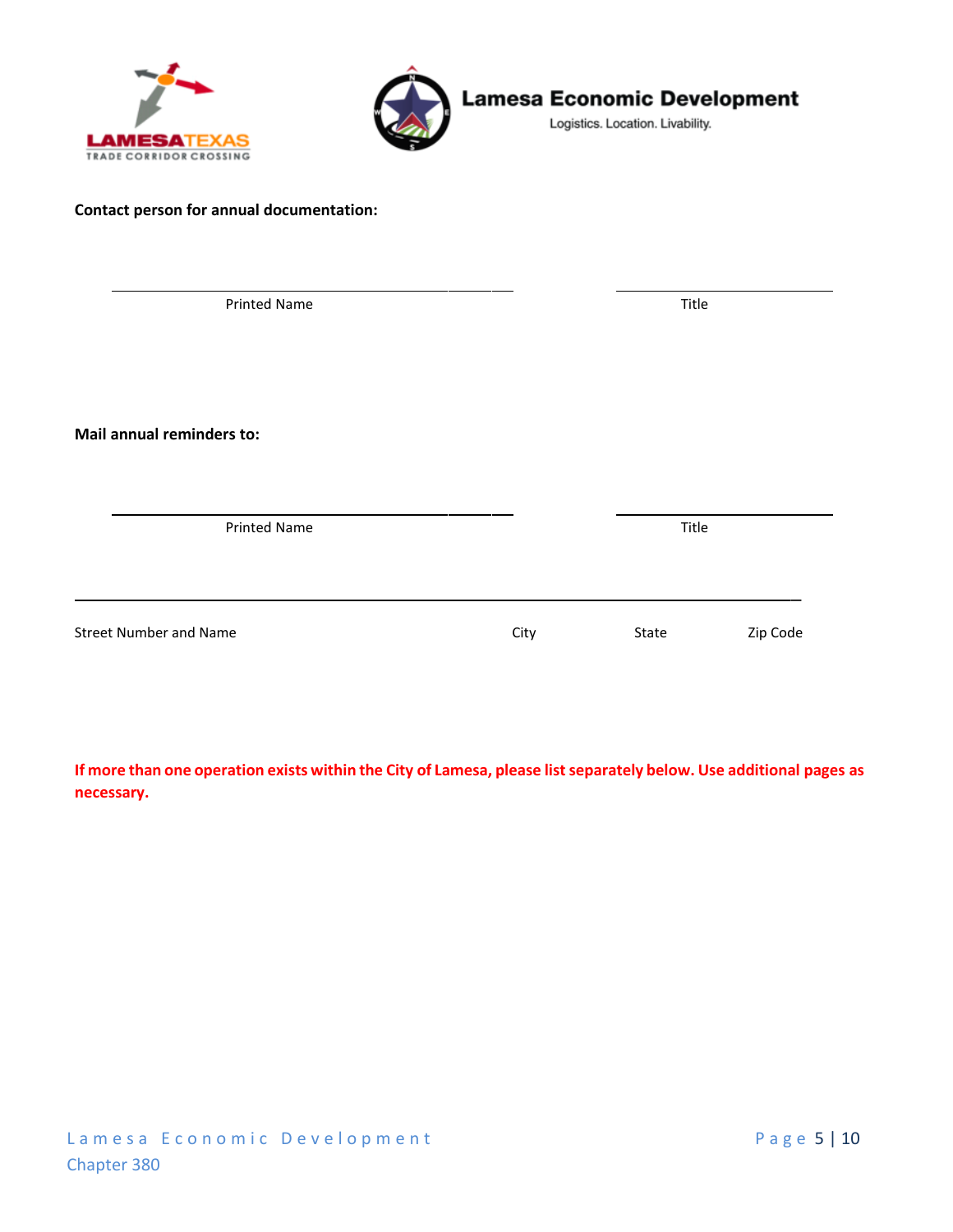



Logistics. Location. Livability.

## **CONSENT AND AUTHORIZATION CORPORATION**

The undersigned, a corporation organized under the State of  $\qquad \qquad$ , an applicant for a loan from the Lamesa Economic Alliance Project, hereby authorizes the Lamesa Economic Alliance Project, its agents and employees and anyone acting on behalf, to institute, conduct and complete, **any and all** credit checks, background checks, and/or any other investigations LEAP deems necessary and appropriate to any and all records, histories, and data bases kept or maintained by the State of Texas, the United States of America, any political subdivision, reporting agencies, and entities and/or bureaus, related to any possible criminal conduct or history, allegations of fraud, wrongdoing or malfeasance of any kind on the part of the Applicant and/or any of the Applicant's agents, employees, officers, owners, shareholders, directors, managers, investors, partners and stockholders and to obtain such information, records, and copies as it deems proper in connection with such investigation or investigations. A photocopy of facsimile of this Consent and Authorization shall be deemed, for purposes, as an original of this Consent and Authorization and shall constitute both consent and direction to all persons, agencies, entities, and/or bureaus, to furnish the Lamesa Economic Alliance Project, upon its request and without further authority from the undersigned, such information, records and copies it requests in connection with its investigation(s).

Printed Name **Date Date Date Date Date Date Date** 

Signature

**STATE OF**

| <b>COUNTY OF</b> |  |
|------------------|--|
|                  |  |

Chapter 380

| THIS INSTRUMENT WAS ACKNOWLEDGED BEFORE ME on this the day of<br>,20, by |    |             |  |
|--------------------------------------------------------------------------|----|-------------|--|
|                                                                          | Ωt |             |  |
| Lamesa Economic Development                                              |    | Page $6 10$ |  |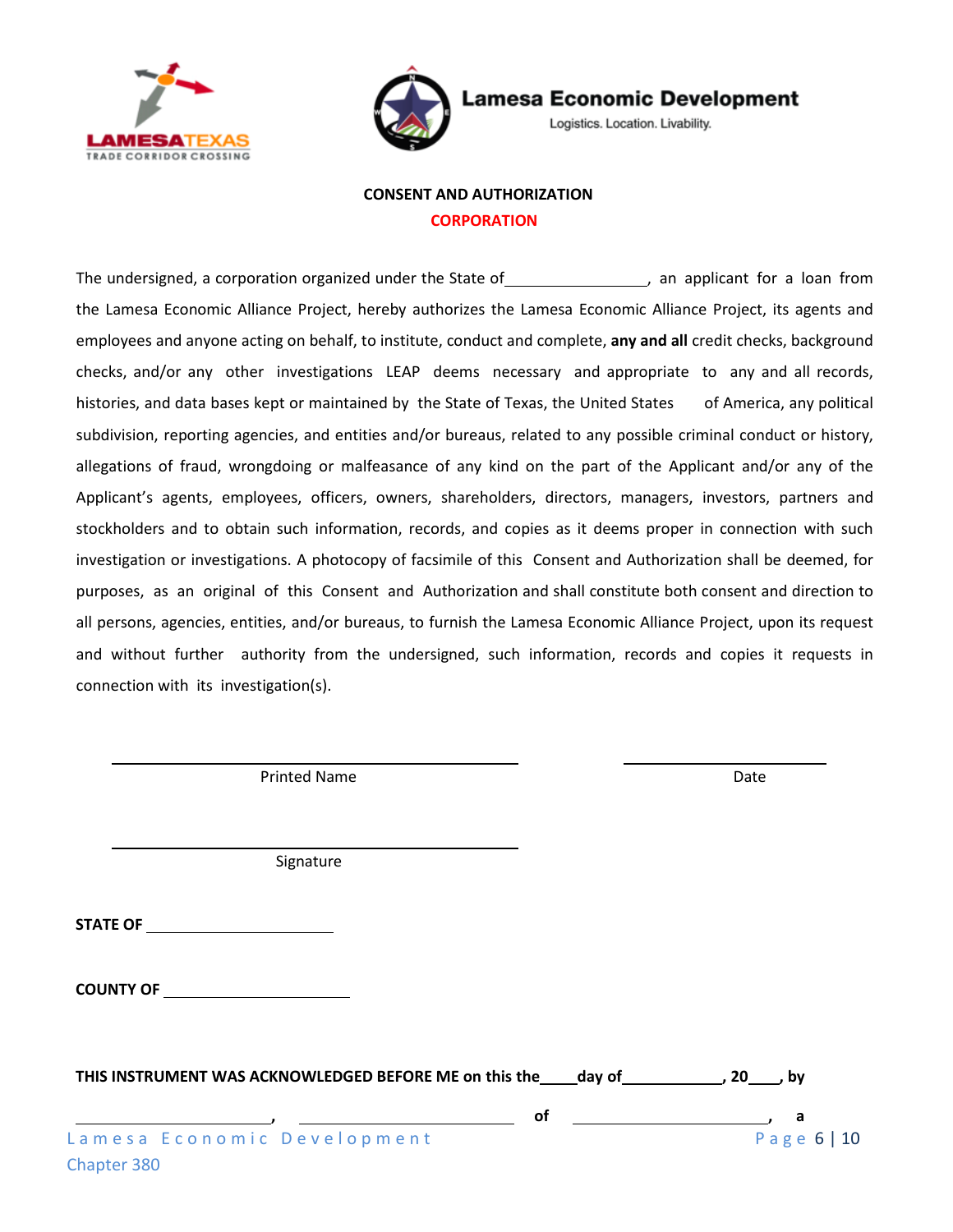



Logistics. Location. Livability.

**corporation, on behalf of said corporation.**

**(SEAL)**

**Notary Public State of**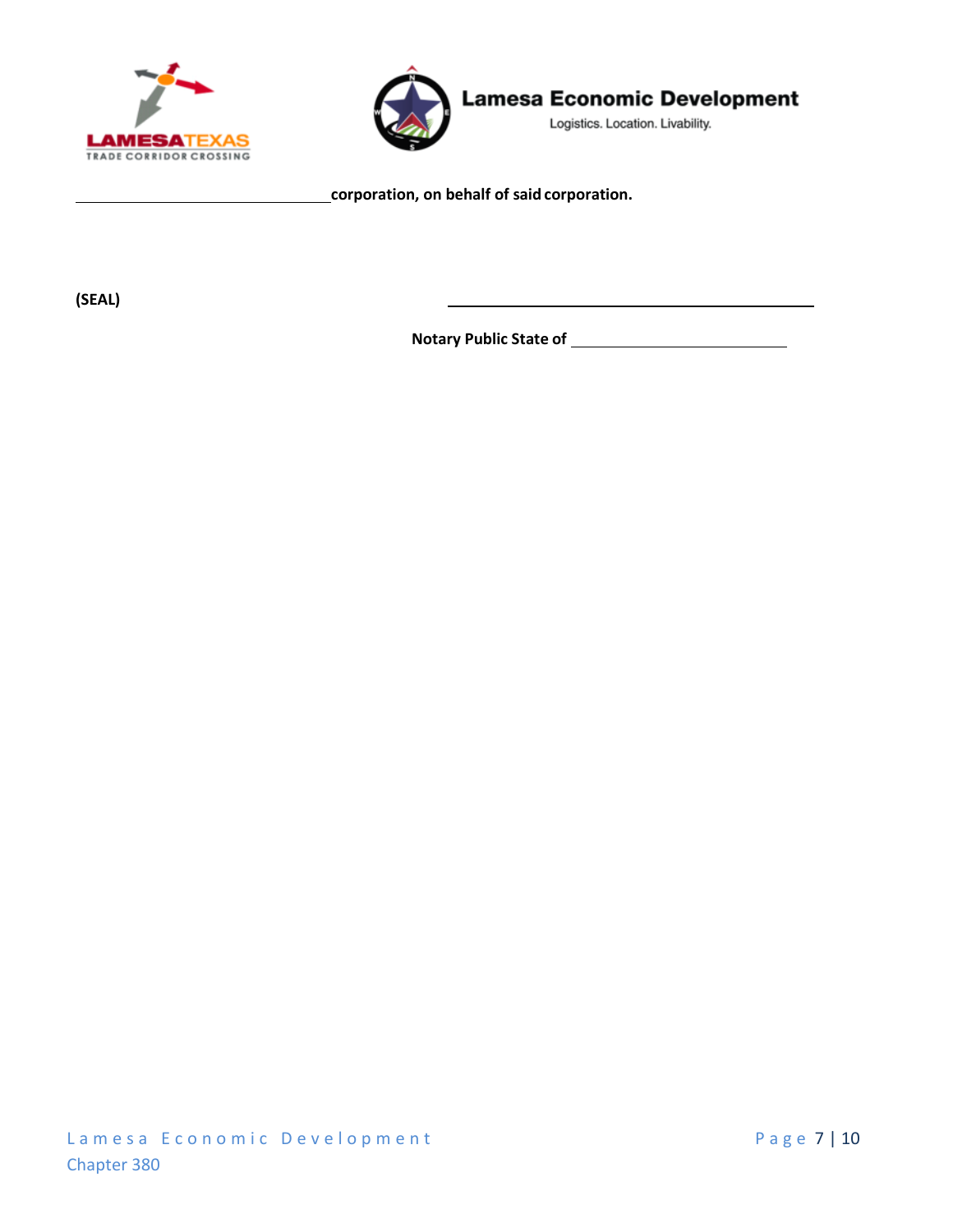



Logistics. Location. Livability.

#### **CONSENT AND AUTHORIZATION**

 **INDIVIDUAL**

The undersigned, whose date of birth is  $\frac{1}{2}$  /  $\frac{1}{2}$  , driver's license and/or state issued identification number is\_\_\_\_\_\_\_\_\_\_\_\_\_\_\_\_\_\_\_\_\_\_(state)\_\_\_\_\_\_\_\_\_\_\_\_\_\_\_DL / ID (circle one), and social

security number is \_\_\_\_\_\_\_\_\_\_\_\_\_\_\_\_\_\_\_\_\_\_\_\_ and who is a principal owner, majority member (51% or greater), stockholder, partner, officer, or investor of an applicant for a loan from the Lamesa Economic Alliance Project, its agents and employees and anyone acting on behalf, to institute, conduct and complete, **any and all** credit checks, background checks, and/or any other investigations it LEAP deems necessary and appropriate to any and all records, histories, and data bases kept or maintained by reporting agencies, entities and/or bureaus, and to obtain such information, records, and copies as it deems proper in connection with such investigation or investigations. A photocopy of facsimile of this Consent and Authorization shall be deemed, for purposes, as an original of this Consent and Authorization and shall constitute both consent and direction to all persons, agencies, entities, and/or bureaus, to furnish the Lamesa Economic Alliance Project, upon its request and without further authority from the undersigned, such information, records and copies it requests in connection with its investigation(s).

Printed Name Date

**Signature**

STATE OF

| <b>COUNTY OF</b> |  |
|------------------|--|
|                  |  |

THIS INSTRUMENT WAS ACKNOWLEDGED BEFORE ME on this the \_\_\_\_\_\_\_\_\_\_\_\_\_\_day of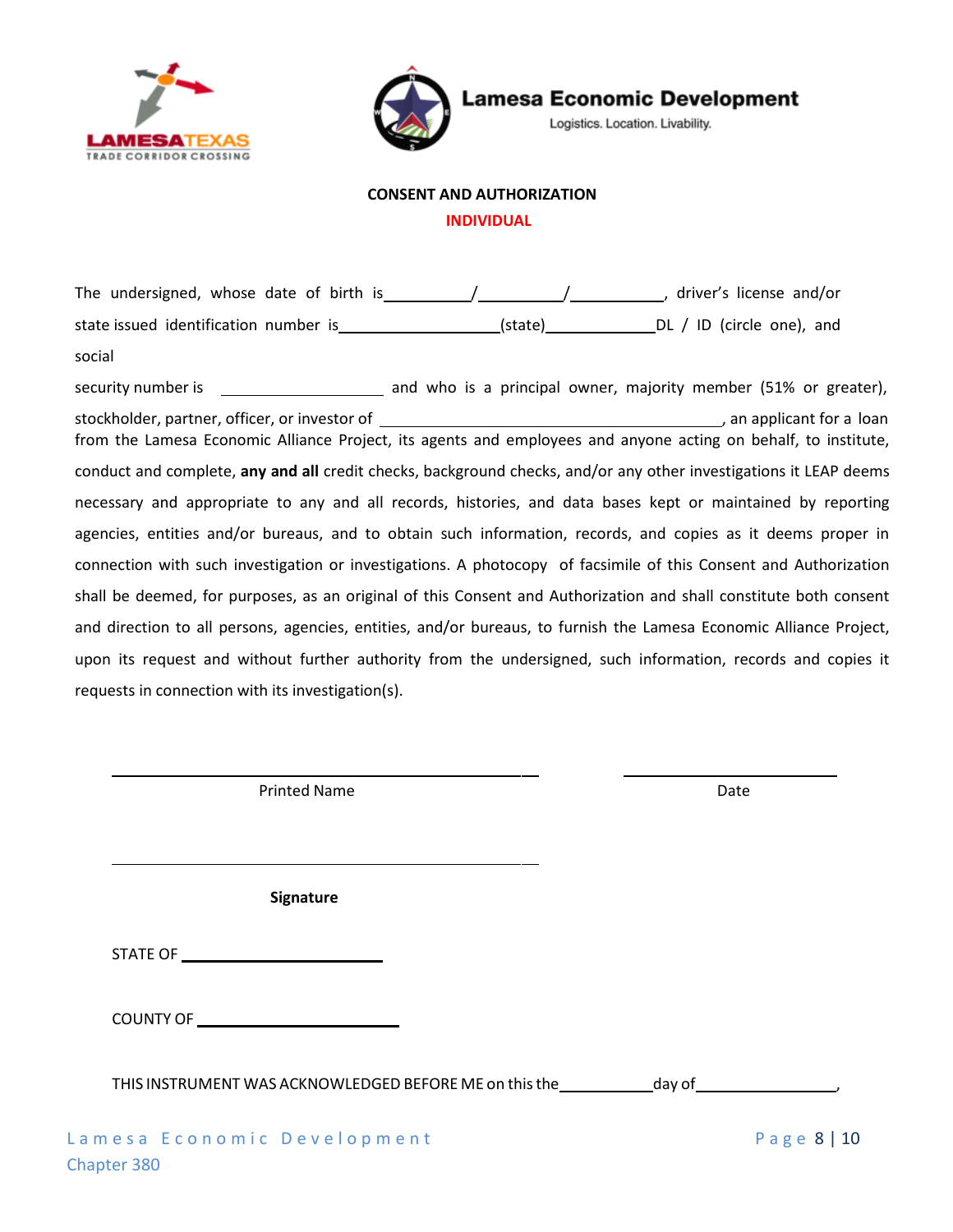



Logistics. Location. Livability.

20 , by

**(SEAL)** 

Notary Public State of

**\*\*Please Attach A Copy of Your Driver's License or Government Issued Photo Identification to this Page**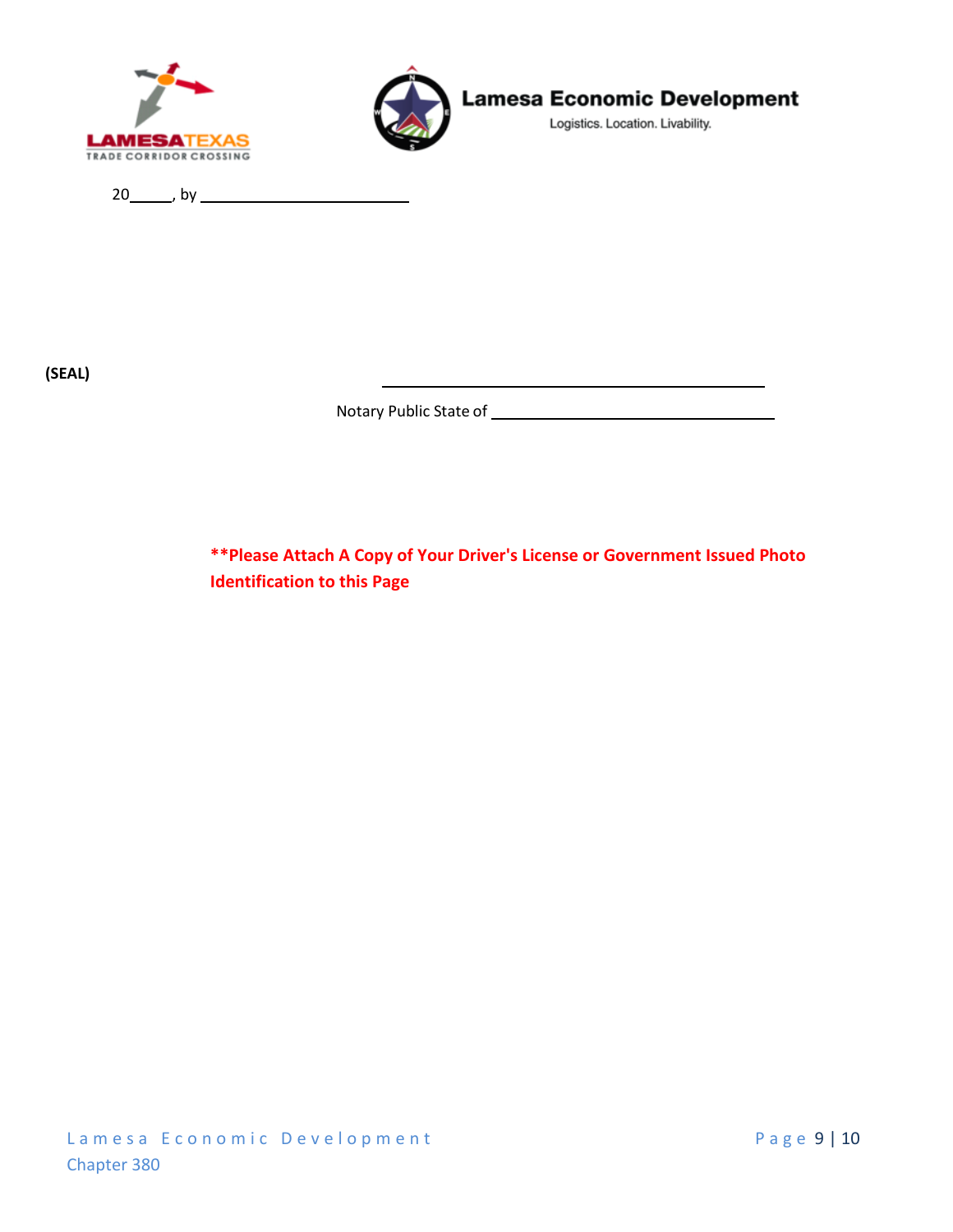



#### **PERFORMANCE AGREEMENT**

Texas legislation requires both Type A and Type B Economic Development Corporations to enter into a written performance agreement with a business enterprise when the corporation provides funding or makes expenditures on behalf of the business enterprise in furtherance of a permissible Type A or B project.

This performance agreement between the corporation and the business enterprise at a minimum must contain thefollowing:

(1)a schedule of additional payroll or jobsto be created or retained;

(2) the capital investmentto be made bythe business enterprise; and

(3)the terms under which repayment must be made by the business enterprise to the Type A or B corporation shouldthe businessfailto meetthe performance requirementsspecifiedinthe agreement.

The language contained within the Performance Agreement must specify that the business does not and will not knowingly employ an undocumented worker (which statement must also be any application for the subsidy). The language also must require repayment of the subsidy with specified rate and terms of interest if the business is convicted of federal immigration violations as defined in Chapter 2264 of Subtitle F, Title 10 of the Government Code (80(R) HB 1196), not later than the 120th day after receiving notice of the violation from the public entity or economic development corporation.

Signature Date Date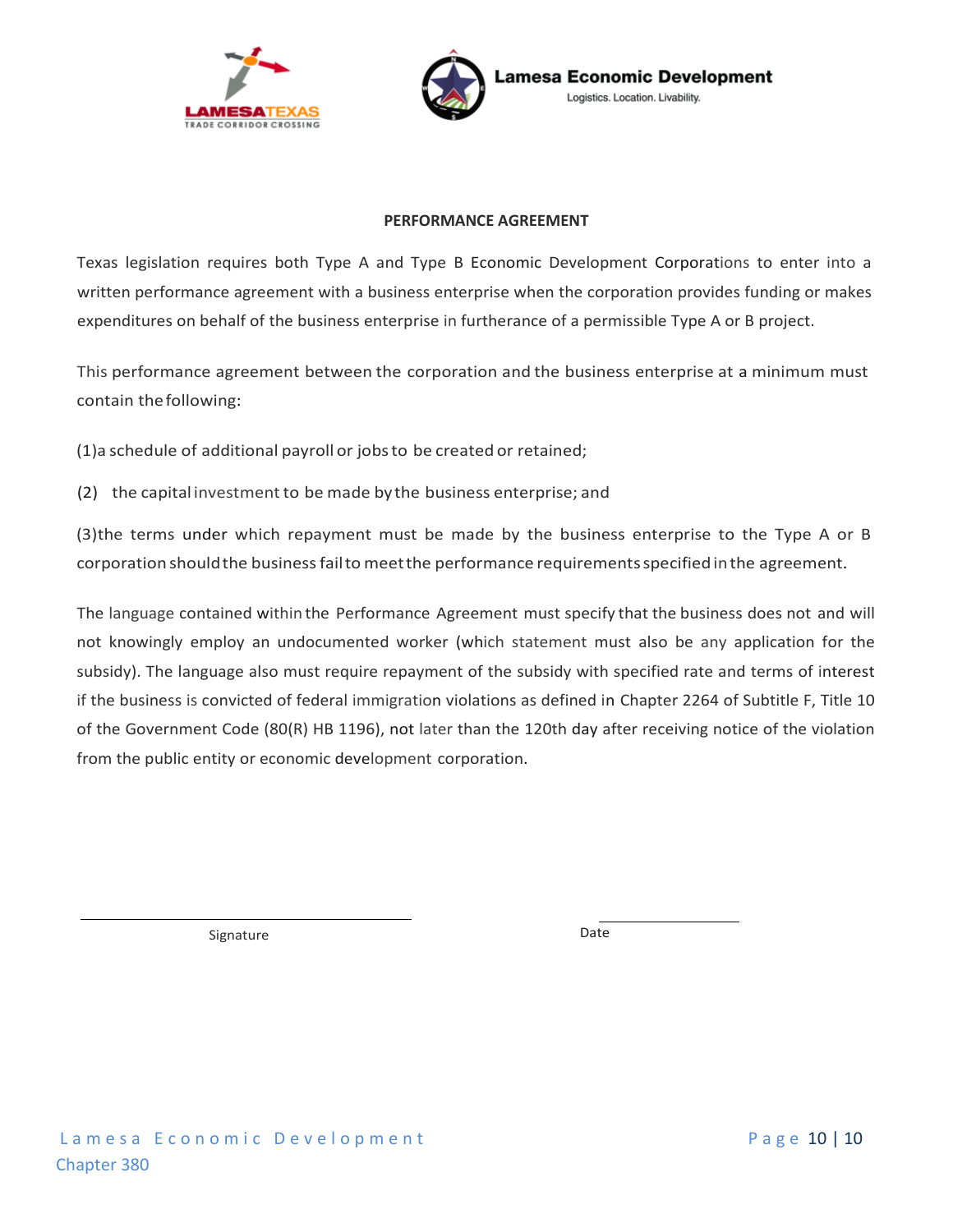

Logistics. Location. Livability.

# **PleaseDeliver,Fax,or Emailto:**

Lamesa Economic Development Attn: Sean Overeynder 123 Main Ave. Lamesa, TX 79331 Fax: (806) 872-5700 eMail: [Sean.Overeynder@LamesaDevelopment.org](mailto:Sean.Overeynder@LamesaDevelopment.org)

If you have questions, please call (806) 872-2207 or email **[Sean.Overeynder@LamesaDevelopment.org](mailto:Sean.Overeynder@LamesaDevelopment.org)**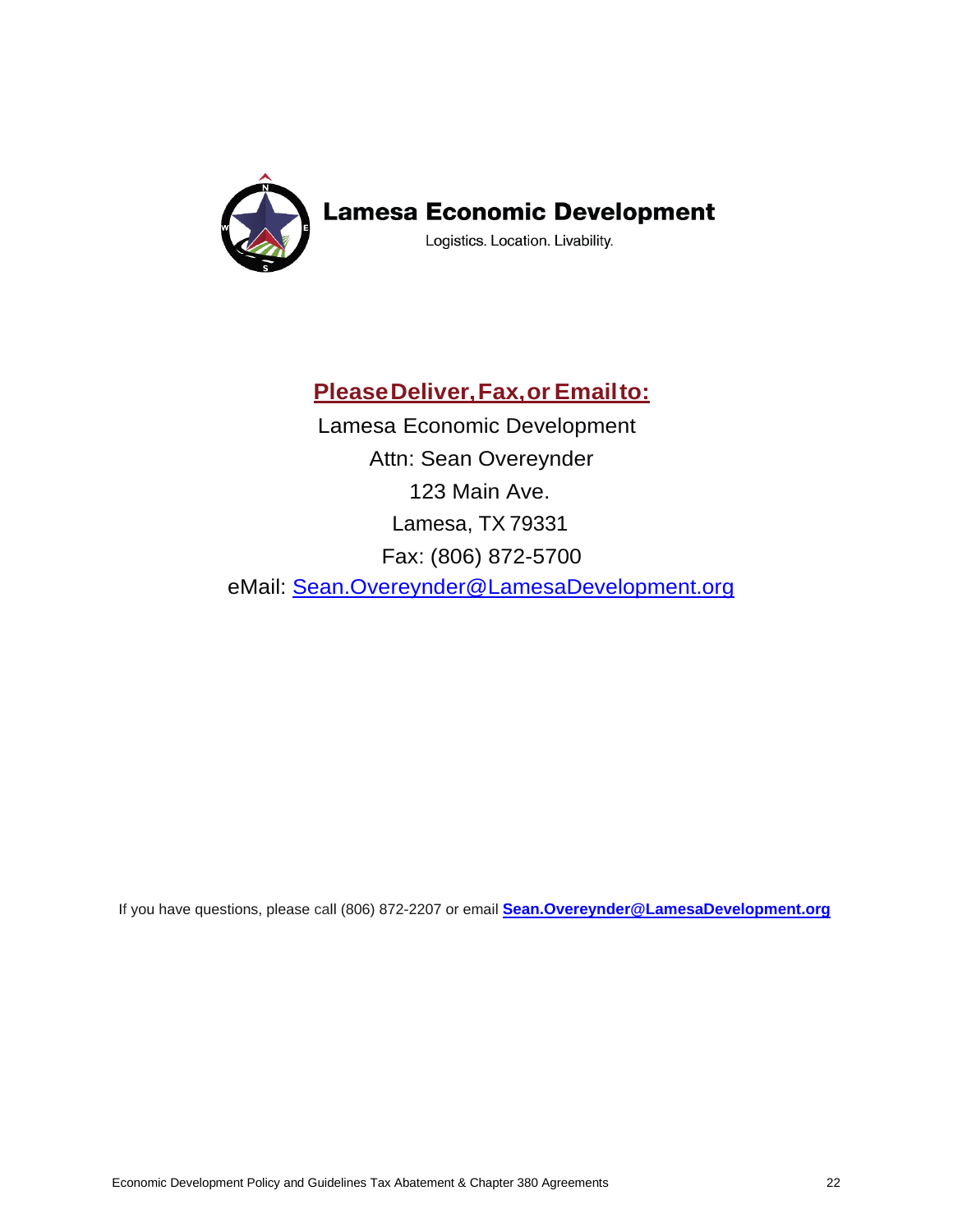**RESOLUTION BY THE CITY OF LAMESA, TEXAS ESTABLISHING AND PROVIDING FOR THE ADMINISTRATION OF ECONOMIC DEVELOPMENT PROGRAMS PURSUANT TO CHAPTER 380, TEXAS LOCAL GOVERNMENT CODE**

**WHEREAS**, the City of Lamesa ("City") by and through the City Council, intends to implement the provisions of Chapter 380, Texas Local Government Code (TLGC) for the purposes of promoting State and local economic development and to stimulate business and commercial activity in the City; and,

**WHEREAS**, consistent with the provisions of Chapter 380, TLGC, the City will consider, on a case by case basis, giving economic incentives to business applicants based upon economic impact of the business applicant and subject to such terms and agreements negotiated and reduced to writing by the City or its designee and the business applicant; and,

**WHEREAS**, the City shall be under no obligation to extend or provide economic incentives to any business applicant, the decision to extend or provide economic incentives being within the sole discretion of the City Council of the City to be determined on the basis of the merit of each applicant and its proposal; and,

**WHEREAS**, in the event the City Council should elect to extend incentives to a business applicant, the terms and conditions thereof shall be reduced to writing in the form of an economic incentive contract to be signed by an authorized agent of the City and the duly authorized officer of the business applicant.

# **NOW, THEREFORE, BE IT RESOLVED BY THE CITY COUNCIL OF THE CITY OF LAMESA, TEXAS, THAT:**

## **SECTION 1: Program Requirements.**

Incentives may be granted for new facilities; expansion or modernization of existing facilities that add new taxable values to the ad valorem tax rolls; and to businesses renovating or occupying existing facilities within the city limits. Incentives established under this Program shall be provided only to the extent that the revenue realized by the City and attributable to a project exceeds a minimum amount established by the Agreement. The public benefit or amount of revenue realized by the City and attributable to the project must be commensurate with value of any incentives granted under this Program. To be considered for incentives as a Chapter 380 Economic Development Program, a project must at least meet the following minimum requirements below.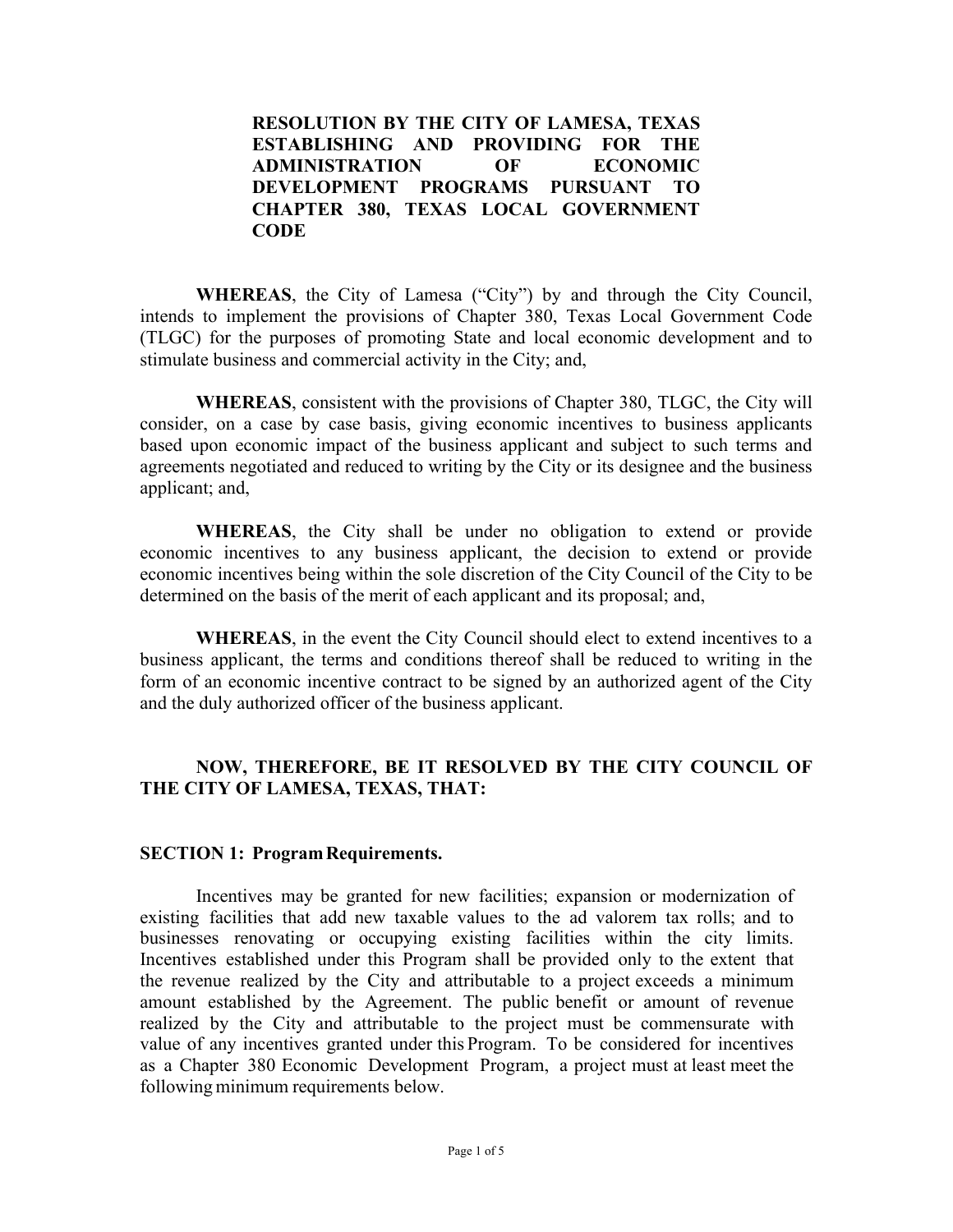Any project requesting incentives under this program shall provide justification for incentives based upon the following general criteria:

- 1. Type and number of jobs to be created or retained.
- 2. Additional revenues created for the City from sales tax and tax collected on Business Personal Property and inventory.
- 3. Additional revenues created for the City from property tax.
- 4. Market Conditions and growth potential for the business activity; or,
- 5. any combination of the above criteria.

Projects meeting the requirements of these guidelines and meeting the criteria outlined below will be considered eligible under the 380 Program:

- 1. **New Capital Investment**: A new business project resulting in a minimum increased ad valorem taxable value of \$1,000,000 in the City of Lamesa.
- 2. **Renovation and Improvement of Existing Facilities**: A project that meets the following criteria:
	- a. A business renovation and improvement project with a value of at least \$750,000; or
	- b. A business renovation and improvement project for a business or business location/building in the C-1, I-1 or I-2 Business District.

The following types of projects may be eligible for consideration:

- 3. **New Capital Investment Incentive**: A project may be considered under the following criteria:
	- a. Construct a minimum of 7,000 square feet of new retail business or businesses.
	- b. Result in a minimum increased taxable value in real and business personal property for the City of \$1,000,000 for a new business.
	- c. Result in a minimum increased taxable value for the City of \$1,000,000 of Real and Business Personal Property for an existing business established and operating within the City Limits.
- 4. **Renovation and Improvement of Existing Facilities Incentive**: A project may be considered under the following criteria:
	- a. Be a business undertaking a new lease or purchase of 10,000 square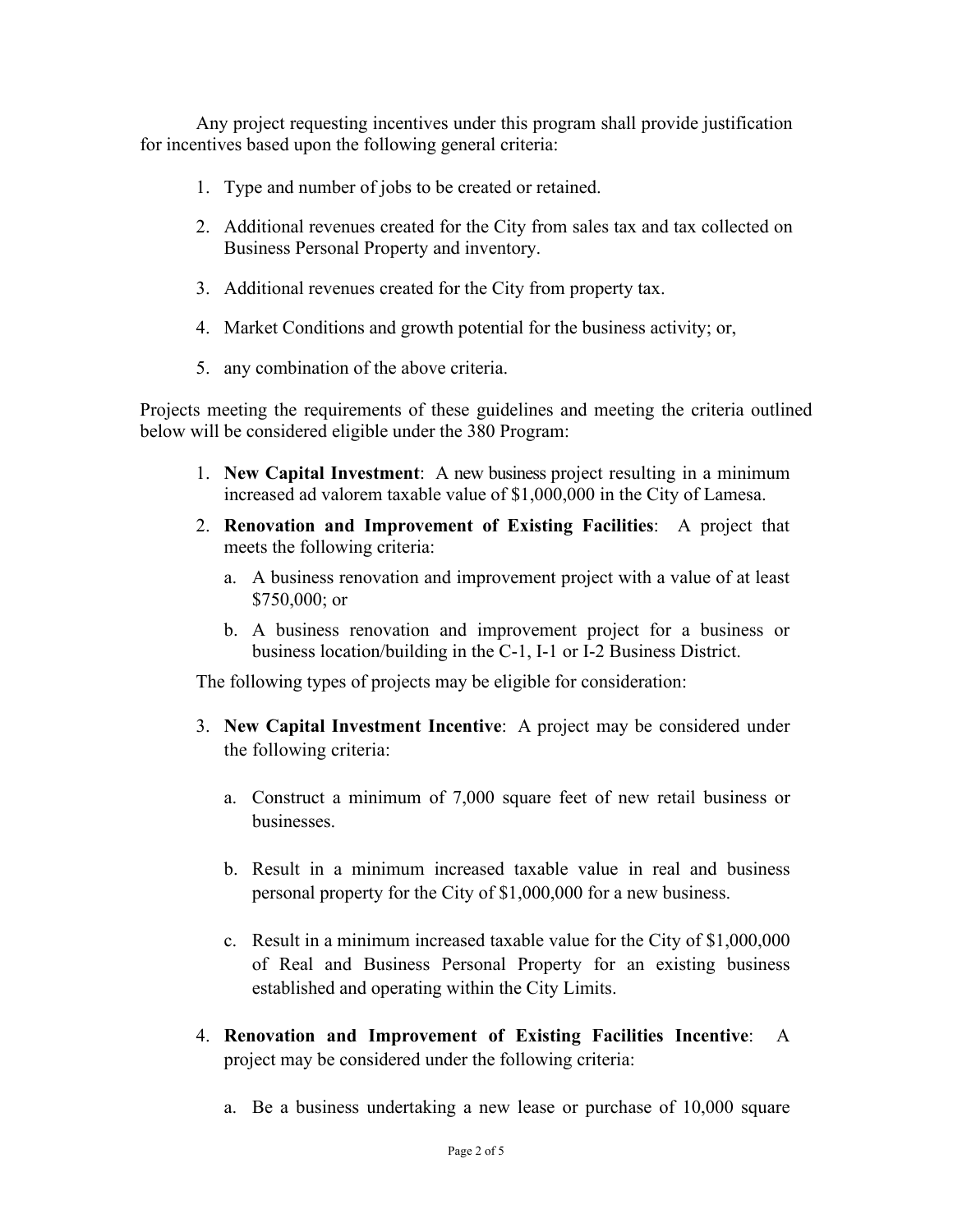feet of existing space from an unrelated third party or parties.

- b. Be a business or business location/building in the C-1, I-1 or I-2 Business District.
- 5. **New Retail**: A retail business project may be considered if:
	- a. The type of business is a retail business.
	- b. The business will result in new Real Property and Business Personal Property, excluding inventory, of at least \$750,000.
- 6. **Other Projects**: Any other project may be considered if it is specifically determined by Lamesa Economic Development and the City Council to bring extraordinary benefit to the City consistent with this policy.

# **SECTION 2: Types of Economic Incentives**

Grant Incentives offered under a Chapter 380 Economic Incentive Agreement may be utilized for:

- 1. Land and/or building acquisition costs.
- 2. Building improvements or renovations.
- 3. Extension of public roads.
- 4. Drainage improvements.
- 5. Property tax abatement.
- 6. Any other purpose approved by City Council; or,
- 7. sales tax rebate.

Depending upon the number of employees, wage levels, capital improvements, inventory, and type of business, other types of incentives allowed by Chapter 380, Texas Local Government Code, as amended from time to time, may be considered.

## **Denial of Incentives**:

1. All eligible applications for incentives shall be considered on a case-bycase basis as set forth herein, and the decision to approve or deny any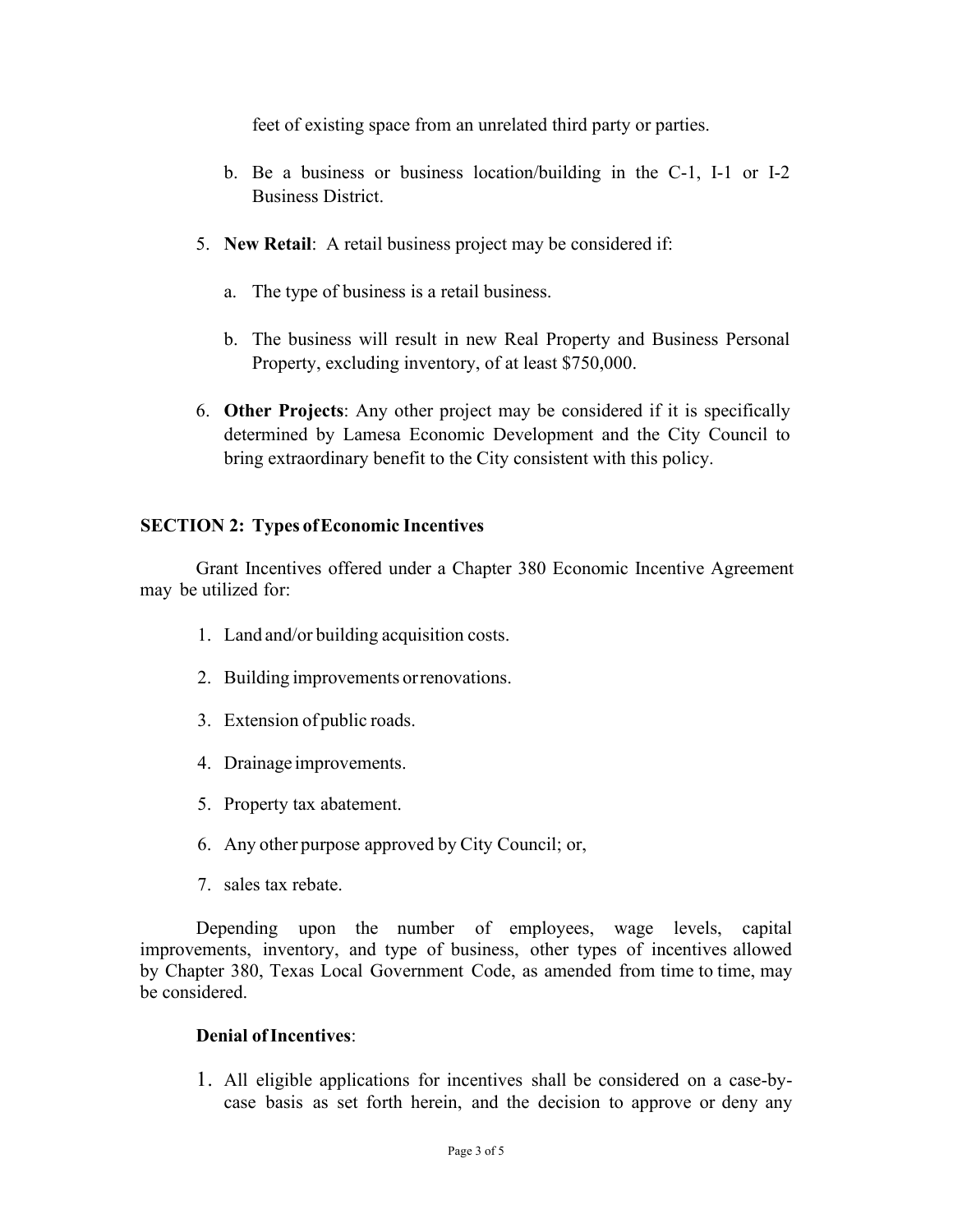incentive shall be made at the discretion of the City Council.

2. A project shall not be eligible for incentives if a building permit has been requested for the project prior to making application in accordance with this program**.**

**Application Process**: In order for the City to evaluate a request for economic incentive and to determine the level at which an applicant qualifies for incentives, the applicant shall complete a Project Impact Worksheet which will be used to perform an economic impact analysis for the proposed project. Additional information may be included to further describe the project and may be required to provide a comprehensive evaluation. Businesses are encouraged to include any information regarding ancillary benefits associated with the project such as the ability of the project to attract other projects to the city.

- 1. Completed application should be submitted to the Executive Director of Lamesa Economic Development.
- 2. Upon receipt of completed application, the Board of Directors of Lamesa Economic Development will review the application and make a recommendation for approval/denial to City Council.

**Approval of Incentives:** Upon approval of any incentives authorized by City Council, before the City of Lamesa's incentive grant will be made to the applicant, the applicant shall complete and fulfill:

- 1. the basis upon which the incentives were considered, i.e. by creating new capital investment, renovating/improving an existing building, etc.; and,
- 2. shall comply with all other terms of the Agreement**.**

# **SECTION 3: Forms for Economic Incentive Agreements**

The forms for Economic Development Agreements shall be developed by the City Attorney in conjunction with the Executive Director of Lamesa Economic Development. The Application for the economic incentive program and priority lists shall be developed by the Executive Director of Lamesa Economic Development in conjunction with the Board(s) of Lamesa Economic Development.